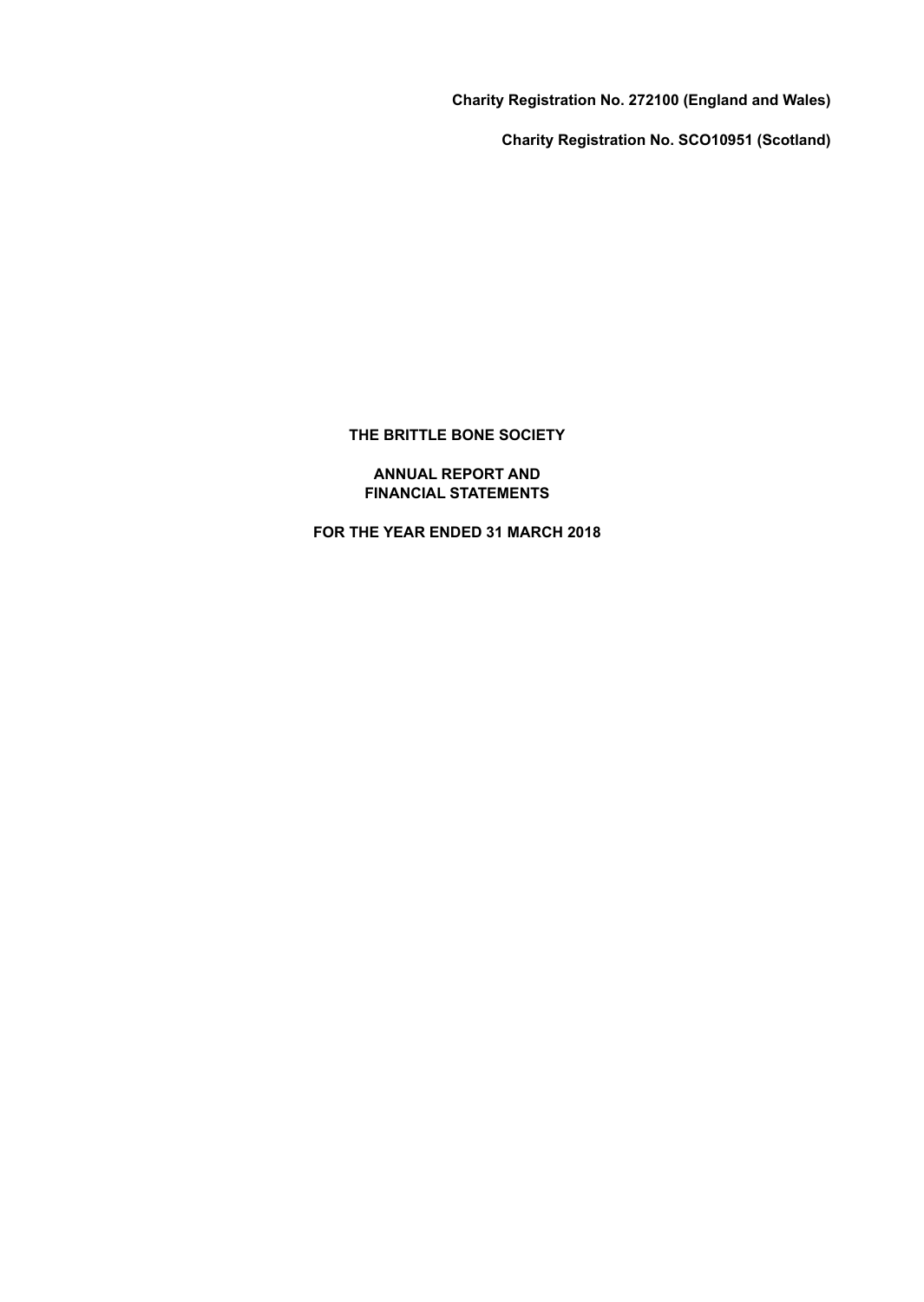### **LEGAL AND ADMINISTRATIVE INFORMATION**

| <b>Trustees</b>                           | <b>Elaine Healey</b><br><b>John Phillips</b><br><b>Robert Gordon</b><br>Mirrick Koh<br>Prof F Ahmed<br>Prof N Bishop<br><b>Helen Chappell</b><br>Gareth Cumming<br><b>Yvonne Grant</b><br>Angie Stewart |
|-------------------------------------------|---------------------------------------------------------------------------------------------------------------------------------------------------------------------------------------------------------|
| <b>Chief executive officer</b>            | Patricia Osborne                                                                                                                                                                                        |
| Charity number (England and Wales) 272100 |                                                                                                                                                                                                         |
| <b>Charity number (Scotland)</b>          | SCO10951                                                                                                                                                                                                |
| <b>Principal address</b>                  | <b>Grant Paterson House</b><br>30 Guthrie Street<br><b>DUNDEE</b><br><b>DD15BS</b>                                                                                                                      |
| <b>Auditor</b>                            | Bird Simpson & Co<br>144 Nethergate<br>Dundee<br>DD14EB                                                                                                                                                 |
| <b>Bankers</b>                            | The Royal Bank of Scotland<br>3 High Street<br>Dundee<br>DD19LY                                                                                                                                         |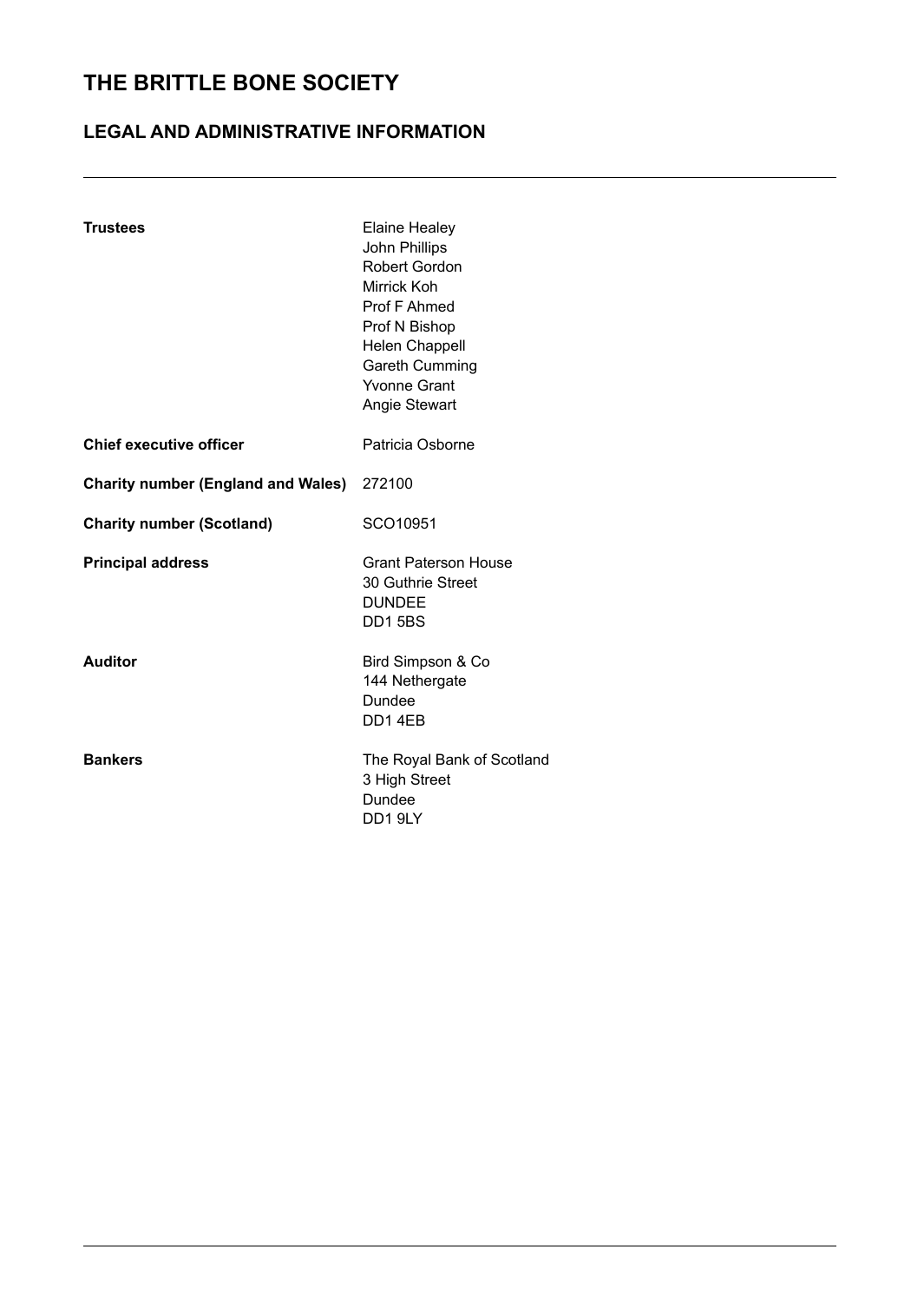# **CONTENTS**

|                                         | Page      |
|-----------------------------------------|-----------|
| Trustees' report                        | $1 - 5$   |
| Statement of Trustees' responsibilities | 6         |
| Independent auditor's report            | $7 - 9$   |
| Statement of financial activities       | 10        |
| <b>Balance sheet</b>                    | 11        |
| Notes to the financial statements       | $12 - 23$ |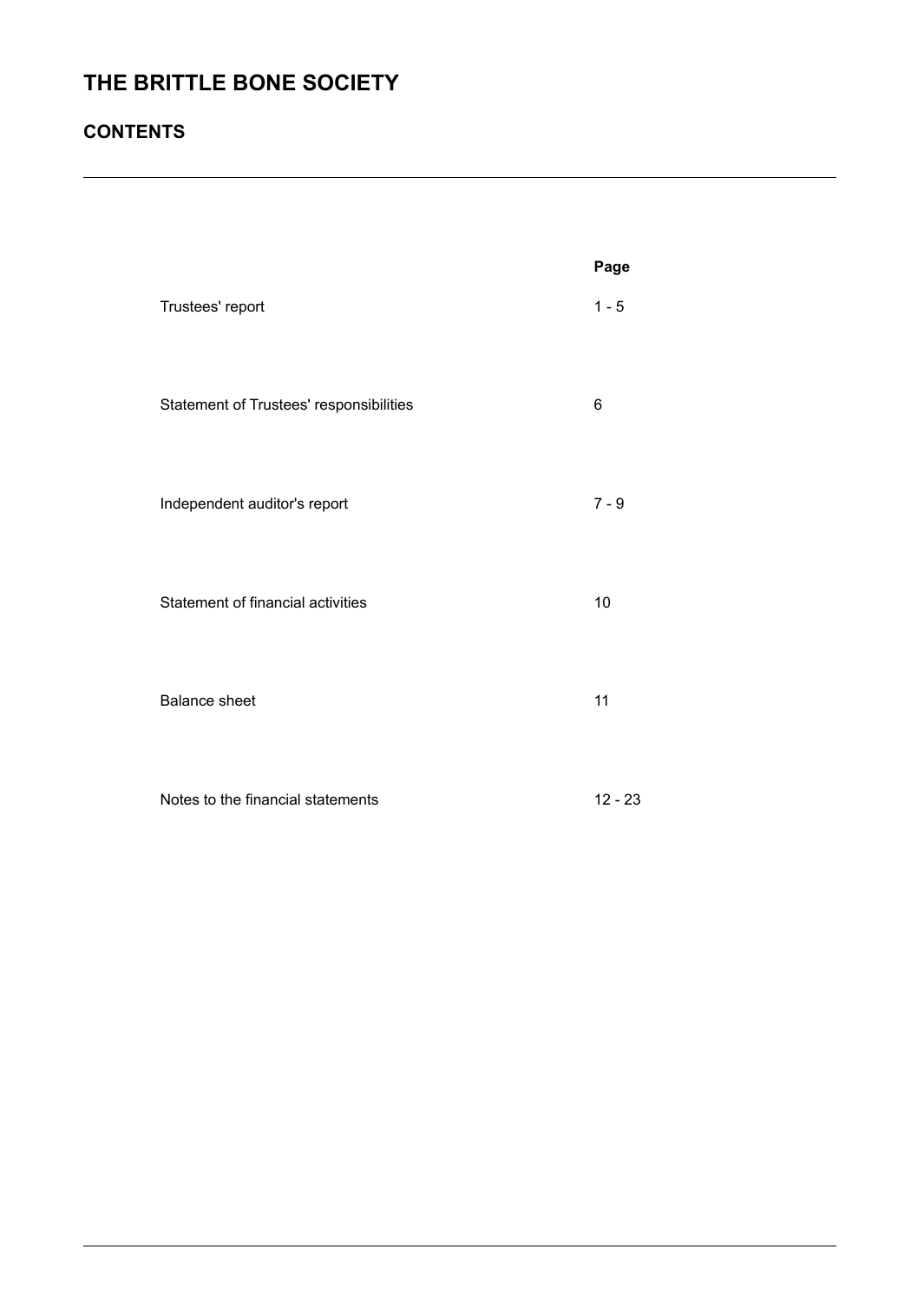### **TRUSTEES' REPORT**

### *FOR THE YEAR ENDED 31 MARCH 2018*

The Trustees present their report and financial statements for the year ended 31 March 2018.

The financial statements have been prepared in accordance with the accounting policies set out in note 1 to the financial statements and comply with the charity's constitution, the Charities Act 2011, the Charities and Trustee Investment (Scotland) Act 2005, the Charities Accounts (Scotland) Regulations 2006 (as amended) and "Accounting and Reporting by Charities: Statement of Recommended Practice applicable to charities preparing their accounts in accordance with the Financial Reporting Standard applicable in the UK and Republic of Ireland (FRS 102)" (as amended for accounting periods commencing from 1 January 2016)

### **Objectives and activities**

The objectives of the Charity are to advance research into the causes, inheritance and the management of Osteogenesis Imperfeca and similar disorders.

The charity also focuses on provision of advice, support and financial assistance.

The Trustees have paid due regard to guidance issued by the Charity Commission in deciding what activities the charity should undertake and highlight the main strands of these activities below.

### **Support**

The provision of advice, support and financial assistance remains key in our objectives. Contact for members to our support is provided initially at point of contact by our Support Development Officer.

#### **Information**

We launched a new website in February 2018 with lots of new information. We continue to work with healthcare professionals from the Centres of Excellence to develop new factsheets, and to ensure the current factsheets are reviewed regularly. We continue to increase our library of educational talks and films on youtube. The Charity's "E-Zine" continues to be emailed to over 1000 people each month. All social media outlets e.g. Twitter, Facebook etc. require regular upkeep, monitoring and maintenance managed by the Communications Officer.

### **Events and Projects**

The Charity seeks part-funding for its most expensive event (the annual AGM and conference). It was agreed in 2015 to seek out corporate funding to address the shortfall and cost to the Charity. We have continued to secure in part donations from Mereo Biopharma and Alexion Pharma UK Limited.

Patient Day Events have been on-going since February 2015 averaging 70 members at each event. We held events in London and Bristol in February 2017, and headed to Northern Ireland and Republic of Ireland in May 2017. Due to our 50th Celebrations there have been no Patient Day Events planned for 2018 but they will be organised again in 2019.

Voice was held at the beginning of April 2017 in Sheffield continuing with the theme of independent living.

Cool Bones Project for 11-15 year olds continues to receive funding from BBC Children in Need. The next three year funding stream from BBC Children in Need was confirmed spring 2017 and includes part funding for the role of the Support Development Officer.

The Charity achieved its aim to formalise their involvement in research and held their first Scientific Symposium, in February 2017, in London at the offices of Vice Chairman John Phillips. This event was a huge success. Plans are well under way for hosting our second Scientific Symposium in Dundee in August 2018, which we have gained CPD accreditation for.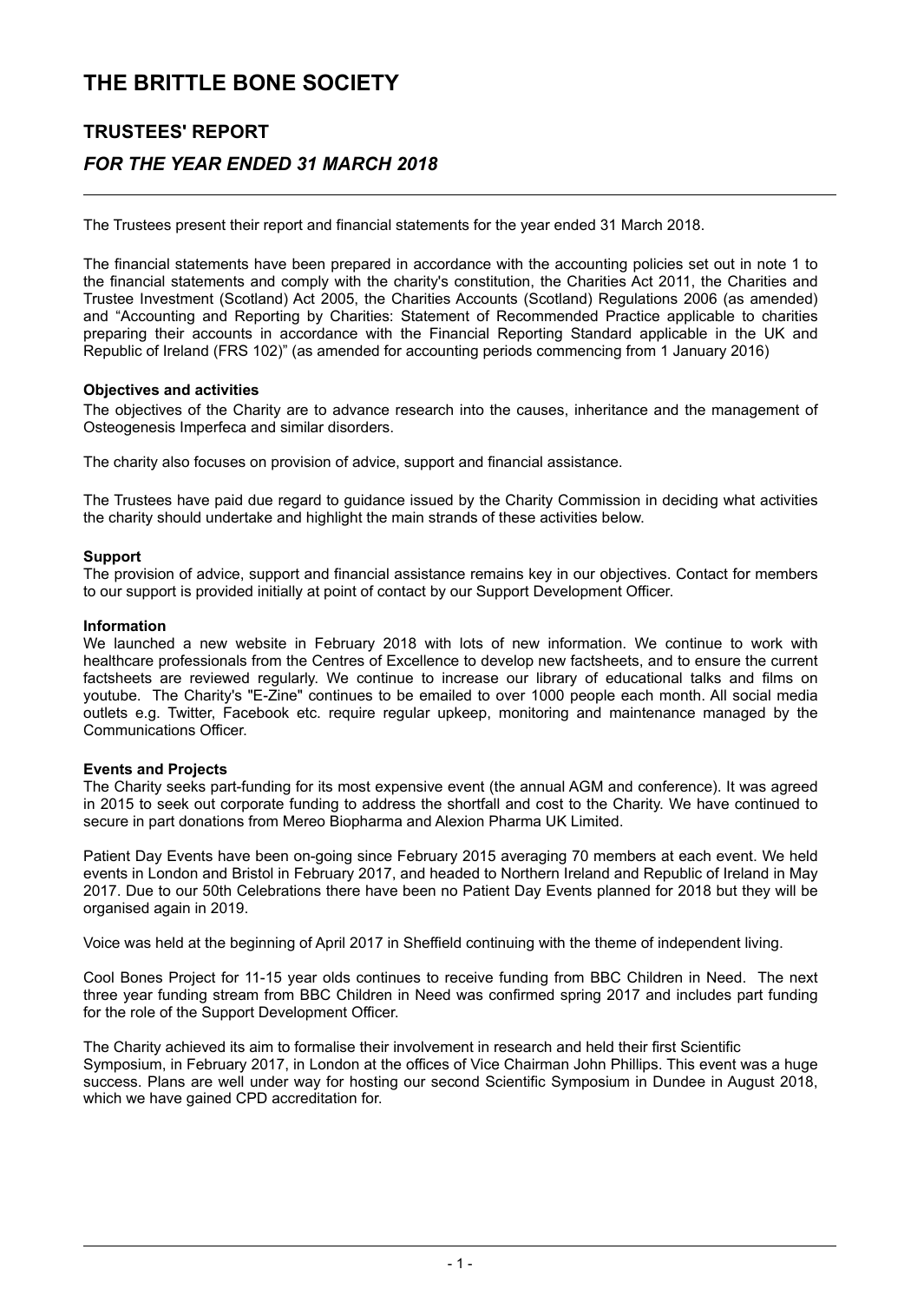### **TRUSTEES' REPORT (CONTINUED)**

### *FOR THE YEAR ENDED 31 MARCH 2018*

### **Wheelchairs and Equipment**

The Charity operates an application system which is summarised regularly back into the Trustee Board. Applications for financial assistance towards wheelchairs and equipment must be made in writing and supported by a relevant professional (generally and occupational therapist), along with a quote from the supplier.

### **Kids Hospital Packs**

The BBS successfully gained funding for new hospital packs of information to be delivered to children in hospitals. These packs have proven to be particularly successful and popular with our younger members.

### **Research**

The Charity continues to increase involvement in research areas relevant to Osteogenesis Imperfecta guided by the Scientific Committee and Medical Advisory Board and by promoting National Institute of Health Research (NIHR) and wider research work to membership. Involvement in the RUDY Project which is a study of rare bone disease, and joint and blood vessel conditions, continues to be supported by our general membership, and our Scientific Committee. The Charity is also co-applicants in a study led by Edinburgh University 'TOPAZ trial' around fracture studies in OI.

In line with joining the AMRC and reflecting the wishes of members to be more greatly involved in research the Charity has engaged in an increased number of important studies and potential trials into new therapies and treatments. This includes not only the OI community but extends to other rare bone groups such as: XLH and HPP.

In line with AMRC guidance we now request documents that will detail all approaches made to the BBS for either monetary support in the form of grant or in kind to enlist members' input to surveys and questionnaires

#### **Awareness Raising**

The Charity endeavours to raise awareness of rare bone diseases.

#### **Adult OI Services**

The Charity continues to be involved in an important project to scope a proposal to call for an Adult OI commissioned service. This involves close co-operation with NHS healthcare professionals and full consultation undertaken by the Charity with wider membership to help construct a winning application. Significant meetings have taken place, surveys have been completed and formal discussions with NHS commissioners have happened. We will be holding a Reception in the House of Commons in June 2018 to highlight this need.

#### **Achievements and performance**

#### **Expenditure**

As a small-medium sized charity with limited resources we ensure that all donations are spent as efficiently and effectively as possible. We continue to utilise the offices of our Vice Chair John Phillips of Jones Day in London to host our Trustee meetings. The charity continues to operate an application system for grants for both wheelchairs and for financial assistance towards conference. We also offer entry to subsided events throughout the year.

#### **Subscriptions & Third Party Affiliations**

The Charity is a member of a number of relevant organisations including Genetic Alliance, EURORDIS, SCVO, NIRDP, NCVO, and more recently we were accepted to the Society of Endocrinology. The Charity continues upkeep of relevant membership of pressure group committees and organisations to make sure their comment and contributions are noted in important matters like the UK Rare Disease Plan and changes to national health policy.

The Charity continues to maintain relations with OIF (Osteogenesis Imperfecta Foundation) in USA and OIFE (Osteogenesis Imperfecta Federation Europe) maintaining and building links at home and abroad.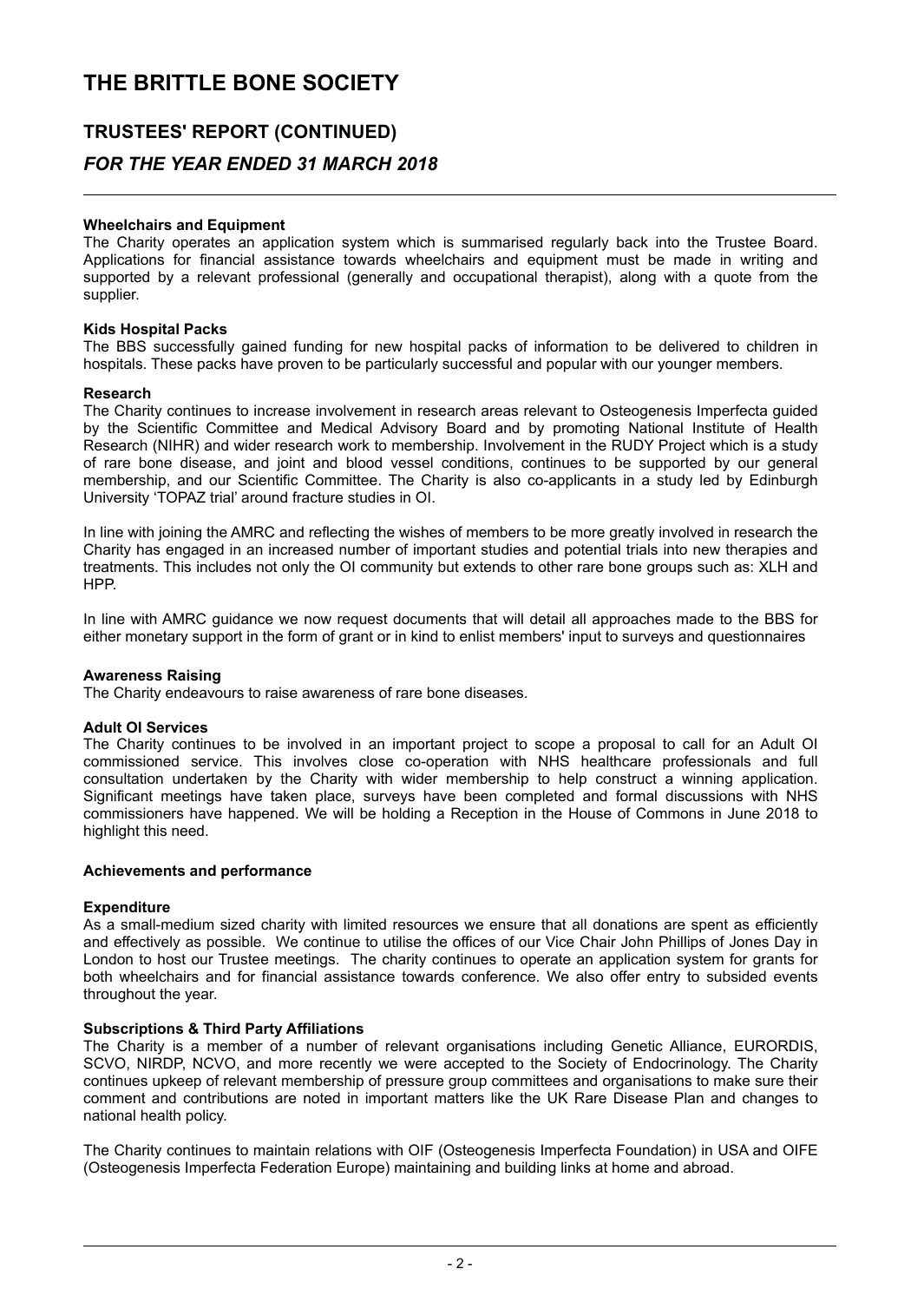### **TRUSTEES' REPORT (CONTINUED)** *FOR THE YEAR ENDED 31 MARCH 2018*

### **Income**

There is a wide mix of potential funding sources and the best way of securing funds is judged on a case-by case basis. There continues to be an increased emphasis on seeking out financial income to fund events, and so spread the reach of services offered by the Charity. The Charity continues to explore and apply to various funding institutions and continues to seek out relevant sponsorship including applications for corporate sponsorship, not least specifically to boost its wheelchair fund.

### **Fundraising**

The Charity is grateful to all its wonderful supporters and fundraisers who run anything from can collections to gala balls. The Charity continues to support its long-term supporters and encourages new fundraisers.

### **Sponsorship**

The Charity continues to invite suitable and relevant sponsors (e.g. wheelchair manufacturers) to our annual Conference to help provide an array of information and also help pay towards Conference costs.

### **Going Concern**

The level of unrestricted funds is greater than required in the reserves policy set by the Trustees and consequently, the Trustees have a reasonable expectation that the Charity will continue in operational existence for the immediate foreseeable future and have therefore, used the going concern basis in preparing the financial statements.

### **Financial review**

The financial statements show that the charity had a surplus of £31,731 during the year. (2017 - deficit £45,649). Total income for the year was £359,116 (2017 - £239,831). This has increased due to a large legacy received during the year. Expenditure for the year was £327,551, (2017 - £285,824).

From the surplus, the Trustees have approved transfers into designated funds which boost the levels earmarked for wheelchairs and research to £30,000 and £60,000 respectively.

The practice of fundraising to co-fund equipment or services continues. There continues to be an increased emphasis on seeking out applications for financial income to fund events, and so spread the reach of services offered by the Charity Branches and Support Groups.

Long term fundraisers (Longridge Branch) continue to raise funds of significant proportions.

#### **Reserves Policy**

It is the policy of the charity that unrestricted funds which have not been designated for a specific use should be maintained at a level equivalent to between three and six month's expenditure. The Trustees consider that reserves at this level will ensure that, in the event of a significant drop in funding, they will be able to continue the charity's current activities while consideration is given to ways in which additional funds may be raised.

This level of reserves has been maintained throughout the year.

The Trustees have assessed the major risks to which the charity is exposed, and are satisfied that systems are in place to mitigate exposure to the major risks.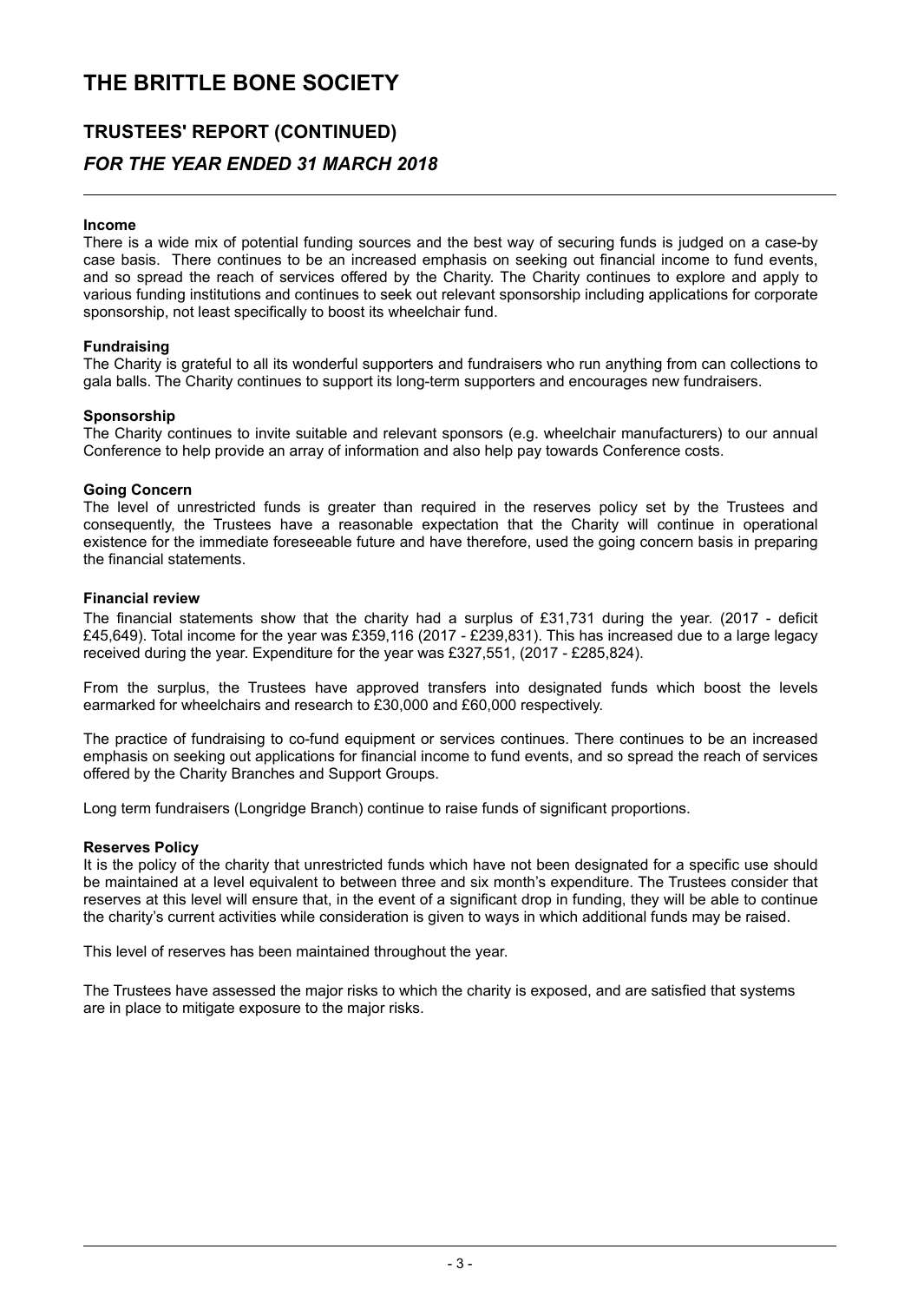### **TRUSTEES' REPORT (CONTINUED)** *FOR THE YEAR ENDED 31 MARCH 2018*

### **Plans for the future**

### **Charity 50th Year Anniversary Event**

The Charity will celebrate its 50th year of existence in 2018. The Charity will host a weekend of events during August to mark this historical occasion. The weekend will include: a family conference, a Scientific Symposium, and we will host the OIFE AGM, welcoming friends and colleagues from around Europe and further afield. The main attraction of the weekend will include a historical exhibition of the work of the Charity. The Exhibition will take place at the Conference Hotel for the duration of the weekend, and will then move to the local Dundee library.

### **Parliamentary Events**

As part of our 50th Celebrations we have secured events at both the House of Commons and Scottish Parliament. In June we headed to London to host a special Parliamentary Reception sponsored by Lord Shinkwin. We presented a series of BBS Achievement Awards for excellence in Paediatric services, for Adult Care and Research and Innovation. We also highlighted the need for continued adult care. Our Scottish Parliament event will be in December and will be sponsored by MSP Joe Fitzpartrick.

### **Structure, governance and management**

As the Charity is active throughout the United Kingdom it is registered with both the Charity Commission and the Office of the Scottish Charity Regulator. It is unincorporated and governed by its constitution.

The Trustees who served during the year were:

Elaine Healey John Phillips Robert Gordon Mirrick Koh Prof F Ahmed Prof N Bishop Helen Chappell Gareth Cumming Yvonne Grant Andrew Mills **Andrew Mills Andrew Mills August 2017**) Angie Stewart

On election or adoption Trustees are supplied with the relevant publications from the Charity Commission and the Office of the Scottish Charity Regulator. The Charity supplies full job descriptions for Trustees and office bearers, copies of the constitution and other policy documents relevant to the governance of the Charity.

Trustees are encouraged to contact the appropriate regulator or, if necessary, other sources of information should they have any enquiries.

Trustees are also required to sign a Declaration Form confirming that they are not in any way legally disqualified from serving.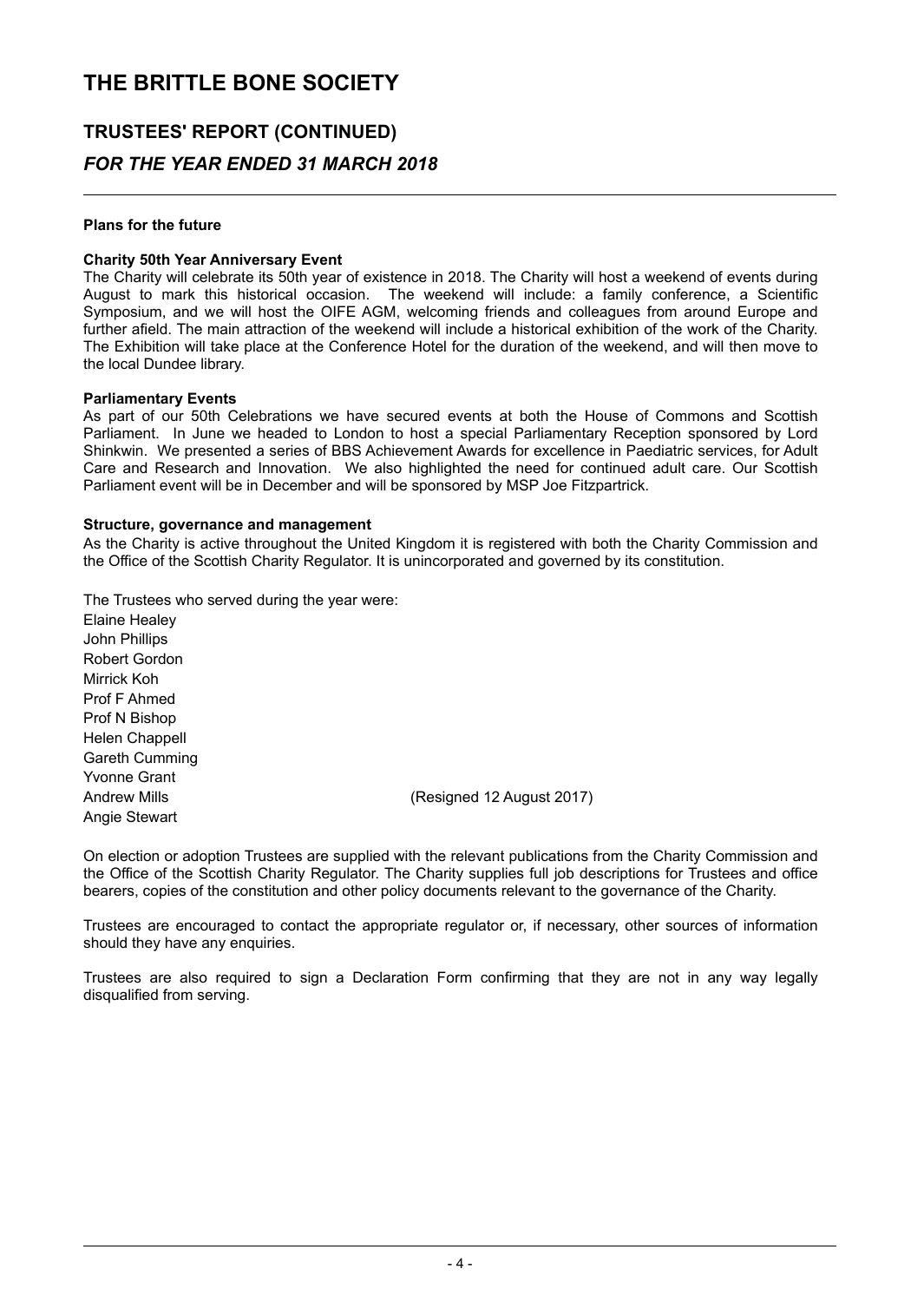### **TRUSTEES' REPORT (CONTINUED)**

### *FOR THE YEAR ENDED 31 MARCH 2018*

### **Key management personnel**

As a small charity the key management personnel consists of the trustees, the Chief Executive and all the other staff. The salaries are disclosed in note 10 of the accounts. They are responsible for directing, controlling, running and operating the charity on a day to day basis. All trustees give up their time freely and no trustee received remuneration in the year. Details of trustees' expenses are disclosed in note 9.

The pay of the senior staff is reviewed annually along with other staff members, having regard to general pay inflation and budget constraints.

#### **Volunteers**

Outside of the head office, the Charity relies on volunteers throughout the UK to help raise funds and provide peer support for others affected by Osteogenesis Imperfecta. The Charity continues to support local University placements and student internships.

### **Strategic Planning**

The current strategic plan runs from 2015 to 2018. The new plan is currently under review.

### **Membership**

Membership of the Charity is open to individuals over the age of 18 years and organisations who are interested in furthering the work of the Charity and who have paid the appropriate annual subscription.

#### **Data Protection and Disclosures**

The Charity continues to adhere to Data Protection principles. The Charity has ensured all Staff and key Trustees have completed child protection training and are complying fully with all CRBS checks (now being replaced with PVG Scheme), and includes self declaration forms for any volunteers or back office personnel.

#### **Administration**

The Trustees administer and manage the Charity and employ a Chief Executive Officer to manage the day-today operations. Whilst the Chief Executive Officer is normally in attendance at the meetings of the Trustees, she has no voting rights, her participation being on an ex-officio basis.

### **Meetings**

The Trustees meet at least three or more times per year depending on the business to be considered. Decisions are made based on motions, duly proposed and seconded, either at the meeting or resolutions in writing. Motions are carried on a simple majority of the Trustees attending and voting. This is subject to the constitutional requirement that a minimum of five Trustees must be present at any meeting. In addition the Chair, Vice Chair, Secretary and Treasurer together with the Chief Executive Officer prepare regular reports for the Trustees. Additionally the CEO regularly emails and discusses and consults with the Chairman, Secretary and Treasurer on operational matters.

### **Disclosure of information to auditor**

Each of the Trustees has confirmed that there is no information of which they are aware which is relevant to the audit, but of which the auditor is is unaware. They have further confirmed that they have taken appropriate steps to identify such relevant information and to establish that the auditor is aware of such information.

The Trustees' report was approved by the Board of Trustees.

Elaine Healey

**Elaine Healey**  Trustee Dated: 30FW Juney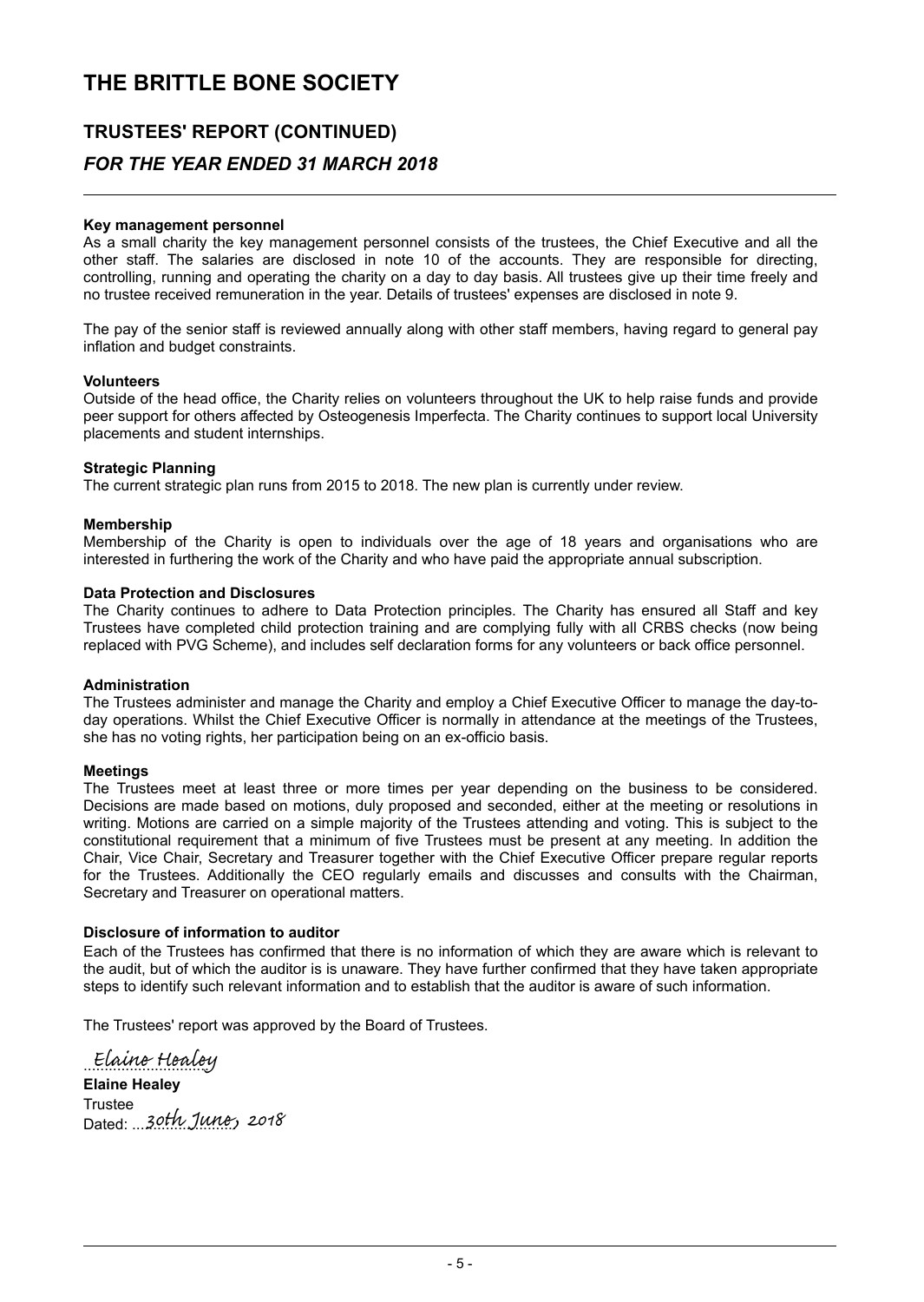### **STATEMENT OF TRUSTEES' RESPONSIBILITIES**

### *FOR THE YEAR ENDED 31 MARCH 2018*

The Trustees are responsible for preparing the Trustees' Report and the financial statements in accordance with applicable law and United Kingdom Accounting Standards (United Kingdom Generally Accepted Accounting Practice).

The law applicable to charities in England and Wales and in Scotland requires the Trustees to prepare financial statements for each financial year which give a true and fair view of the state of affairs of the charity and of the incoming resources and application of resources of the charity for that year.

In preparing these financial statements, the Trustees are required to:

- select suitable accounting policies and then apply them consistently;

- observe the methods and principles in the Charities SORP;

- make judgements and estimates that are reasonable and prudent;

- state whether applicable accounting standards have been followed, subject to any material departures disclosed and explained in the financial statements; and

- prepare the financial statements on the going concern basis unless it is inappropriate to presume that the charity will continue in operation.

The Trustees are responsible for keeping sufficient accounting records that disclose with reasonable accuracy at any time the financial position of the charity and enable them to ensure that the financial statements comply with the Charities Act 2011, the Charity (Accounts and Reports) Regulations 2008, the Charities and Trustee Investment (Scotland) Act 2005, the Charities Accounts (Scotland) Regulations 2006 (as amended) and the provisions of the trust deed. They are also responsible for safeguarding the assets of the charity and hence for taking reasonable steps for the prevention and detection of fraud and other irregularities.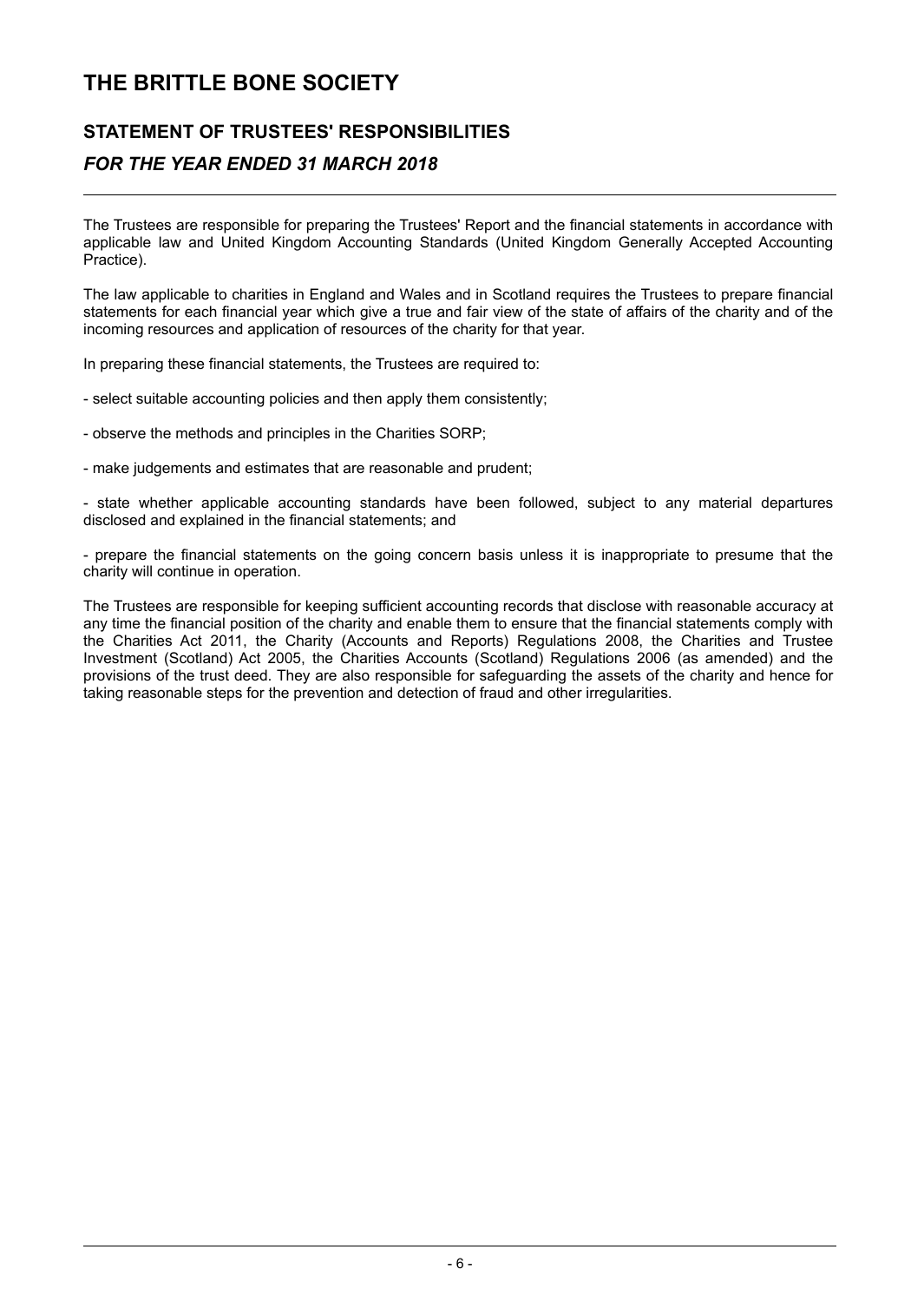### **INDEPENDENT AUDITOR'S REPORT**

### **TO THE TRUSTEES OF THE BRITTLE BONE SOCIETY**

### **Opinion**

We have audited the financial statements of The Brittle Bone Society (the 'charity') for the year ended 31 March 2018 which comprise the Statement of Financial Activities, the Balance Sheet, and the notes to the financial statements, including a summary of significant accounting policies. The financial reporting framework that has been applied in their preparation is applicable law and United Kingdom Accounting Standards, including Financial Reporting Standard 102 *The Financial Reporting Standard applicable in the UK and Republic of Ireland* (United Kingdom Generally Accepted Accounting Practice).

In our opinion, the financial statements:

- give a true and fair view of the state of the charity's affairs as at 31 March 2018 and of its incoming resources and application of resources, for the year then ended;
- have been properly prepared in accordance with United Kingdom Generally Accepted Accounting Practice; and
- have been prepared in accordance with the requirements of the Charities Act 2011, the Charities and Trustee Investment (Scotland) Act 2005 and regulation 8 of the Charities Accounts (Scotland) Regulations 2006 (as amended).

### **Basis for opinion**

We conducted our audit in accordance with International Standards on Auditing (UK) (ISAs (UK)) and applicable law. Our responsibilities under those standards are further described in the Auditor's responsibilities for the audit of the accounts section of our report. We are independent of the charity in accordance with the ethical requirements that are relevant to our audit of the accounts in the UK, including the FRC's Ethical Standard, and we have fulfilled our other ethical responsibilities in accordance with these requirements. We believe that the audit evidence we have obtained is sufficient and appropriate to provide a basis for our opinion.

#### **Conclusions relating to going concern**

We have nothing to report in respect of the following matters in relation to which the ISAs (UK) require us to report to you where:

- the Trustees' use of the going concern basis of accounting in the preparation of the financial statements is not appropriate; or
- the Trustees have not disclosed in the financial statements any identified material uncertainties that may cast significant doubt about the charity's ability to continue to adopt the going concern basis of accounting for a period of at least twelve months from the date when the financial statements are authorised for issue.

### **Other information**

The other information comprises the information included in the annual report, other than the financial statements and our auditor's report thereon. The Trustees are responsible for the other information. Our opinion on the financial statements does not cover the other information and we do not express any form of assurance conclusion thereon.

In connection with our audit of the financial statements, our responsibility is to read the other information and, in doing so, consider whether the other information is materially inconsistent with the financial statements or our knowledge obtained in the audit or otherwise appears to be materially misstated. If we identify such material inconsistencies or apparent material misstatements, we are required to determine whether there is a material misstatement in the financial statements or a material misstatement of the other information. If, based on the work we have performed, we conclude that there is a material misstatement of this other information, we are required to report that fact.

We have nothing to report in this regard.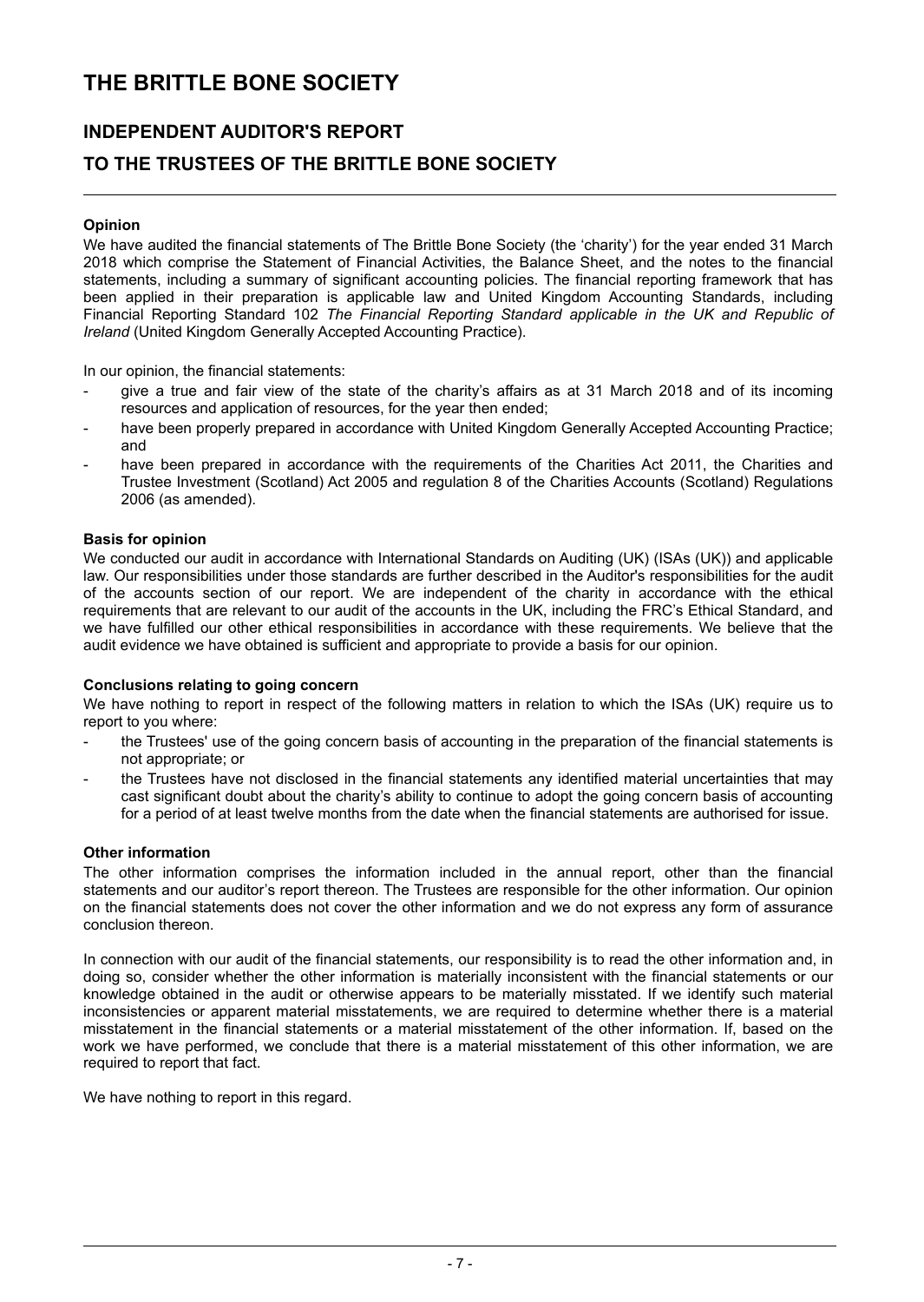# **INDEPENDENT AUDITOR'S REPORT (CONTINUED) TO THE TRUSTEES OF THE BRITTLE BONE SOCIETY**

### **Matters on which we are required to report by exception**

We have nothing to report in respect of the following matters in relation to which the Charities (Accounts and Reports) Regulations 2008 and the Charities Accounts (Scotland) Regulations 2006 (as amended) require us to report to you if, in our opinion:

- the information given in the financial statements is inconsistent in any material respect with the Trustees' Report; or
- sufficient and proper accounting records have not been kept; or
- the financial statements are not in agreement with the accounting records; or
- we have not received all the information and explanations we require for our audit.

### **Responsibilities of Trustees**

As explained more fully in the Statement of Trustees' Responsibilities, the Trustees are responsible for the preparation of the financial statements and for being satisfied that they give a true and fair view, and for such internal control as the Trustees determine is necessary to enable the preparation of financial statements that are free from material misstatement, whether due to fraud or error.

In preparing the financial statements, the Trustees are responsible for assessing the charity's ability to continue as a going concern, disclosing, as applicable, matters related to going concern and using the going concern basis of accounting unless the Trustees either intend to cease operations, or have no realistic alternative but to do so.

#### **Auditor's responsibilities for the audit of the financial statements**

We have been appointed as auditors under section 144 of the Charities Act 2011 and section 44(1)(c) of the Charities and Trustee Investment (Scotland) Act 2005 and report in accordance with the Acts and relevant regulations made or having effect thereunder.

Our objectives are to obtain reasonable assurance about whether the financial statements as a whole are free from material misstatement, whether due to fraud or error, and to issue an auditor's report that includes our opinion. Reasonable assurance is a high level of assurance, but is not a guarantee that an audit conducted in accordance with ISAs (UK) will always detect a material misstatement when it exists. Misstatements can arise from fraud or error and are considered material if, individually or in the aggregate, they could reasonably be expected to influence the economic decisions of users taken on the basis of these financial statements.

A further description of our responsibilities for the audit of the financial statements is located on the Financial Reporting Council's website at: http://www.frc.org.uk/auditorsresponsibilities. This description forms part of our auditor's report.

#### **Other matters which we are required to address**

Your attention is drawn to the fact that the charity has prepared financial statements in accordance with "Accounting and Reporting by Charities: Statement of Recommended Practice applicable to charities preparing their accounts in accordance with the Financial Reporting Standard applicable in the UK and Republic of Ireland (FRS 102) in preference to the Accounting and Reporting by Charities: Statement of Recommended Practice issued on 1 April 2005 which is referred to in the extant regulations but has now been withdrawn.

This has been done in order for the financial statements to provide a true and fair view in accordance with Generally Accepted Accounting Practice effective for reporting periods beginning on or after 1 January 2015.

This report is made solely to the charity's trustees, as a body, in accordance with part 4 of the Charities (Accounts and Reports) Regulations 2008 and regulation 10 of the Charities Accounts (Scotland) Regulations 2006. Our audit work has been undertaken so that we might state to the charity's trustees those matters we are required to state to them in an auditors' report and for no other purpose. To the fullest extent permitted by law, we do not accept or assume responsibility to anyone other than the charity and the charity's trustees as a body, for our audit work, for this report, or for the opinions we have formed.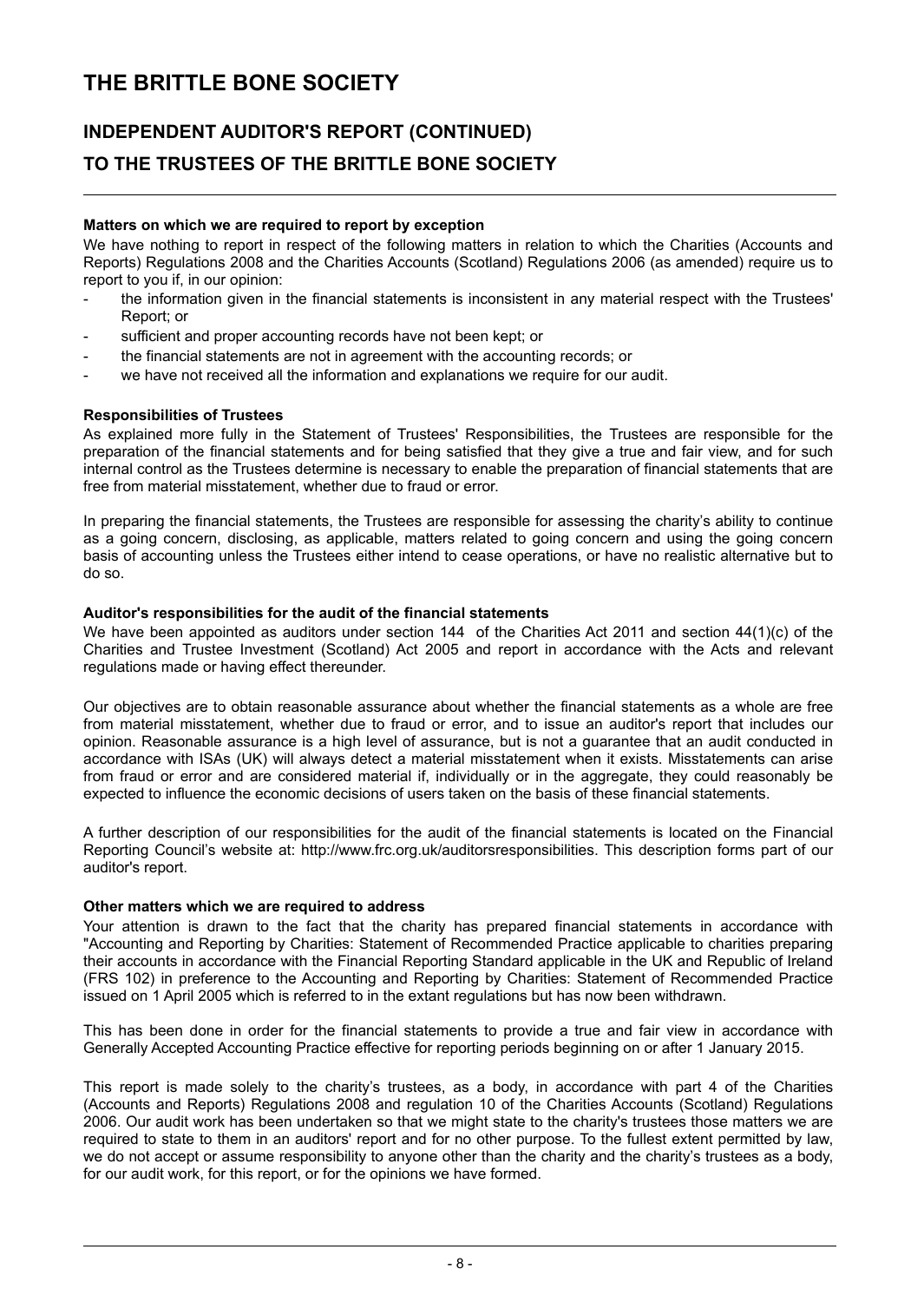# **INDEPENDENT AUDITOR'S REPORT (CONTINUED) TO THE TRUSTEES OF THE BRITTLE BONE SOCIETY**

Murray Dalgety

**Murray A Dalgety (Senior Statutory Auditor) for and on behalf of Bird Simpson & Co** .........................

**Chartered Accountants Statutory Auditor 144 Nethergate** 

Dundee DD1 4EB

Bird Simpson & Co is eligible for appointment as auditor of the charity by virtue of its eligibility for appointment as auditor of a company under of section 1212 of the Companies Act 2006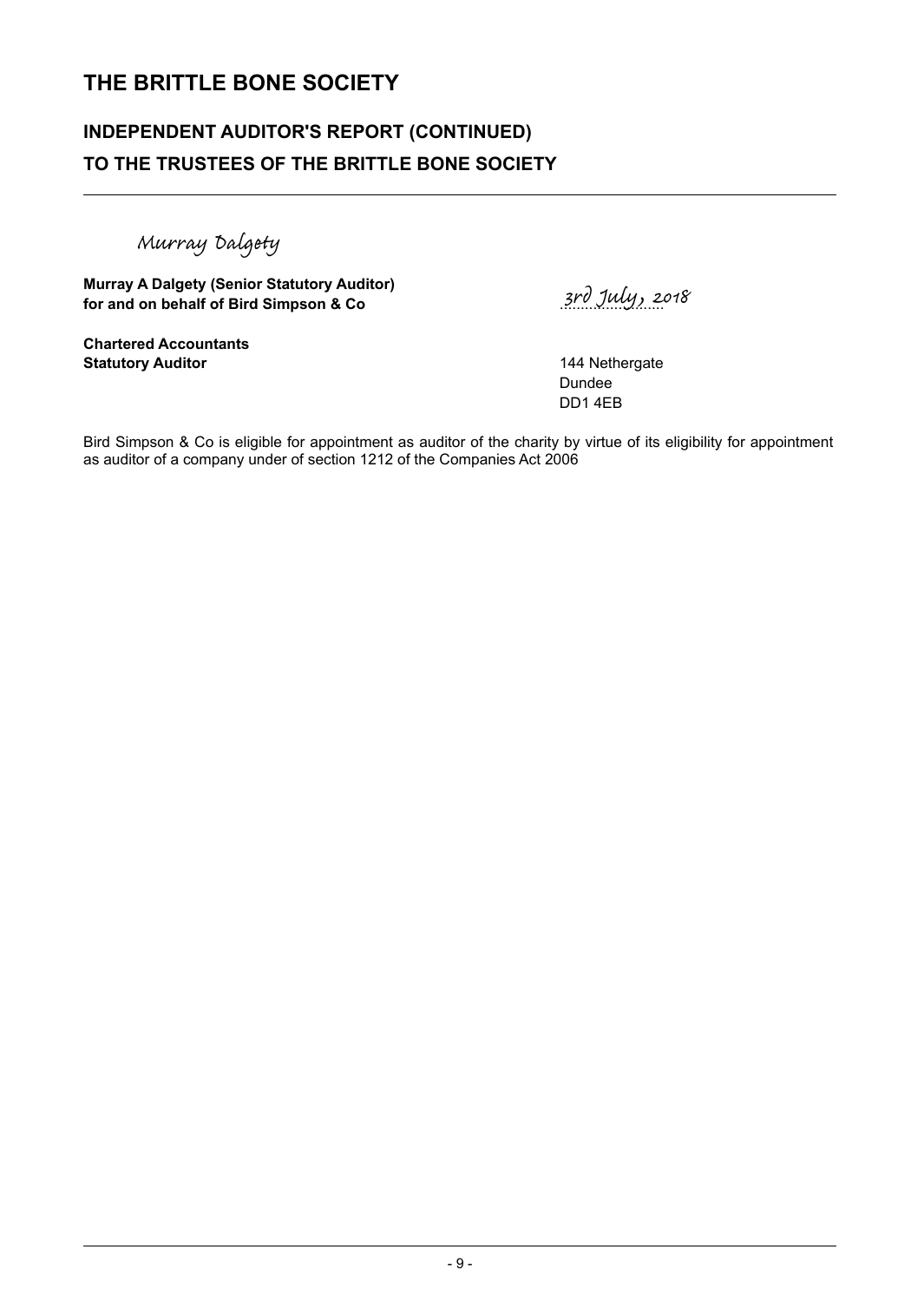### **STATEMENT OF FINANCIAL ACTIVITIES INCLUDING INCOME AND EXPENDITURE ACCOUNT**

### *FOR THE YEAR ENDED 31 MARCH 2018*

|                                                                             |                | <b>Unrestricted Unrestricted</b><br>funds | funds<br>general designated | <b>Restricted</b><br>funds | <b>Total</b><br>2018 | <b>Total</b><br>2017 |
|-----------------------------------------------------------------------------|----------------|-------------------------------------------|-----------------------------|----------------------------|----------------------|----------------------|
|                                                                             | <b>Notes</b>   | £                                         | £                           | £                          | £                    | £                    |
| Income from:                                                                |                |                                           |                             |                            |                      |                      |
| Donations and legacies                                                      | 3              | 180,451                                   |                             | 102,208                    | 282,659              | 184,230              |
| Other trading activities                                                    | 4              | 64,535                                    |                             | 11,720                     | 76,255               | 55,135               |
| Investments                                                                 | 5              | 202                                       |                             |                            | 202                  | 466                  |
| <b>Total income</b>                                                         |                | 245,188                                   |                             | 113,928                    | 359,116              | 239,831              |
| <b>Expenditure on:</b>                                                      |                |                                           |                             |                            |                      |                      |
| Raising funds                                                               | 6              | 51,434                                    |                             |                            | 51,434               | 54,944               |
| Charitable activities                                                       | $\overline{7}$ | 120,543                                   | 9,580                       | 145,994                    | 276,117              | 230,880              |
| <b>Total resources expended</b>                                             |                | 171,977                                   | 9,580                       | 145,994                    | 327,551              | 285,824              |
| Net incoming/(outgoing)<br>resources before transfers                       |                | 73,211                                    | (9,580)                     | (32,066)                   | 31,565               | (45, 993)            |
| Gross transfers between funds                                               |                | (60, 950)                                 | 39,580                      | 21,370                     |                      |                      |
| Net income/(expenditure) for the year/<br>Net incoming/(outgoing) resources |                | 12,261                                    | 30,000                      | (10,696)                   | 31,565               | (45, 993)            |
| Other recognised gains and losses<br>Other gains or losses                  | 11             | 166                                       |                             |                            | 166                  | 344                  |
| Net movement in funds                                                       |                | 12,427                                    | 30,000                      | (10,696)                   | 31,731               | (45, 649)            |
| Fund balances at 1 April 2017                                               |                | 269,855                                   | 60,000                      | 65,589                     | 395,444              | 441,093              |
| <b>Fund balances at 31 March</b><br>2018                                    |                | 282,282                                   | 90,000                      | 54,893                     | 427,175              | 395,444              |

The statement of financial activities includes all gains and losses recognised in the year.

All income and expenditure derive from continuing activities.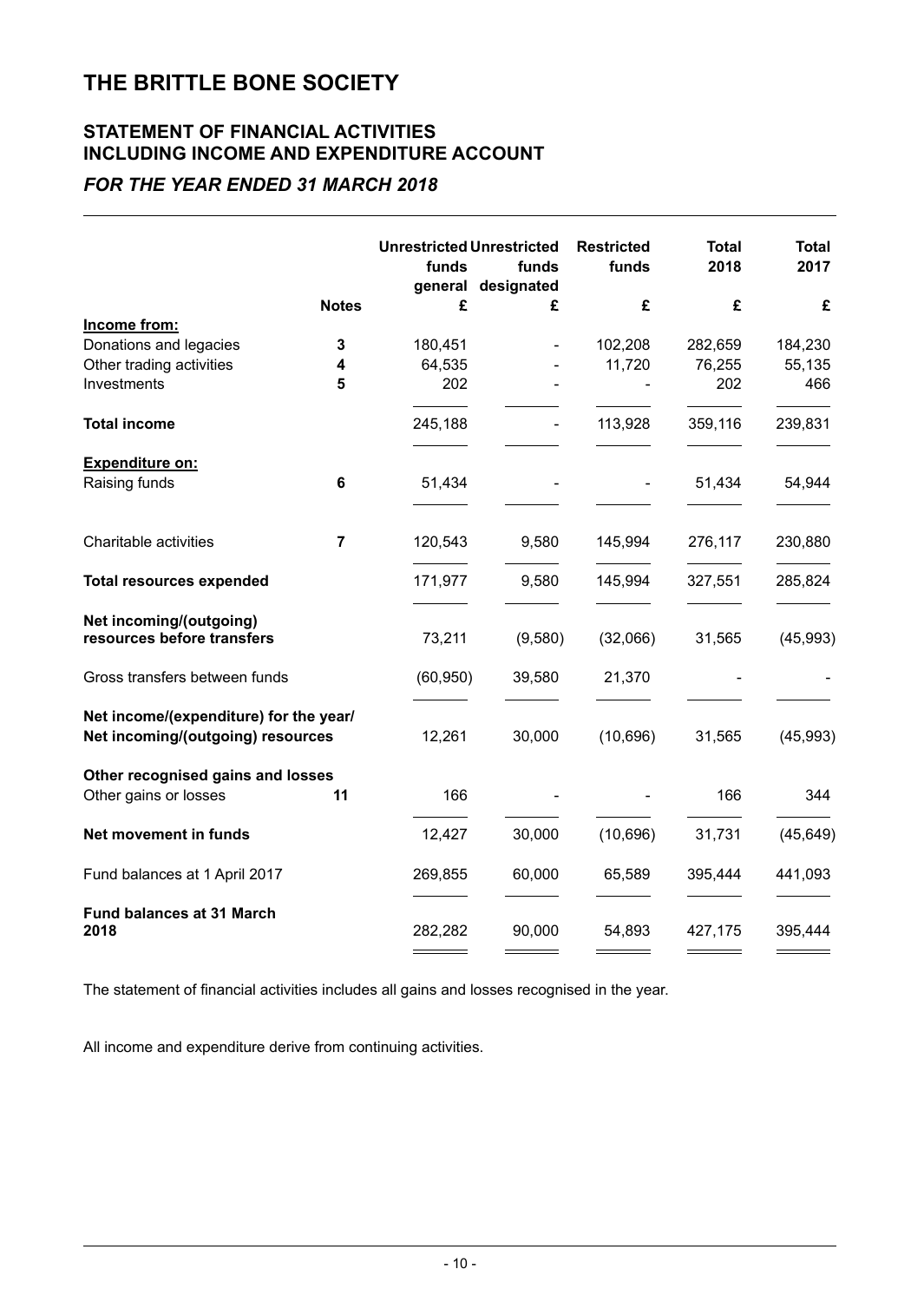### **BALANCE SHEET**

### *AS AT 31 MARCH 2018*

|                                                   |              | 2018     |         | 2017      |         |
|---------------------------------------------------|--------------|----------|---------|-----------|---------|
|                                                   | <b>Notes</b> | £        | £       | £         | £       |
| <b>Fixed assets</b>                               |              |          |         |           |         |
| Tangible assets<br><b>Current assets</b>          | 12           |          | 61,062  |           | 64,702  |
| <b>Debtors</b>                                    | 14           | 18,191   |         | 3,626     |         |
| Cash at bank and in hand                          |              | 363,890  |         | 339,238   |         |
|                                                   |              | 382,081  |         | 342,864   |         |
| Creditors: amounts falling due within<br>one year | 15           | (15,968) |         | (12, 122) |         |
| Net current assets                                |              |          | 366,113 |           | 330,742 |
| <b>Total assets less current liabilities</b>      |              |          | 427,175 |           | 395,444 |
| <b>Income funds</b>                               |              |          |         |           |         |
| <b>Restricted funds</b>                           | 17           |          | 54,893  |           | 65,589  |
| Unrestricted funds                                |              |          |         |           |         |
| Designated funds                                  | 18           | 90,000   |         | 60,000    |         |
| General unrestricted funds                        |              | 282,282  |         | 269,855   |         |
|                                                   |              |          | 372,282 |           | 329,855 |
|                                                   |              |          | 427,175 |           | 395,444 |
|                                                   |              |          |         |           |         |

The financial statements were approved by the Trustees on 30th June, 2018

Elaine Healey Elaine Healey

**Trustee**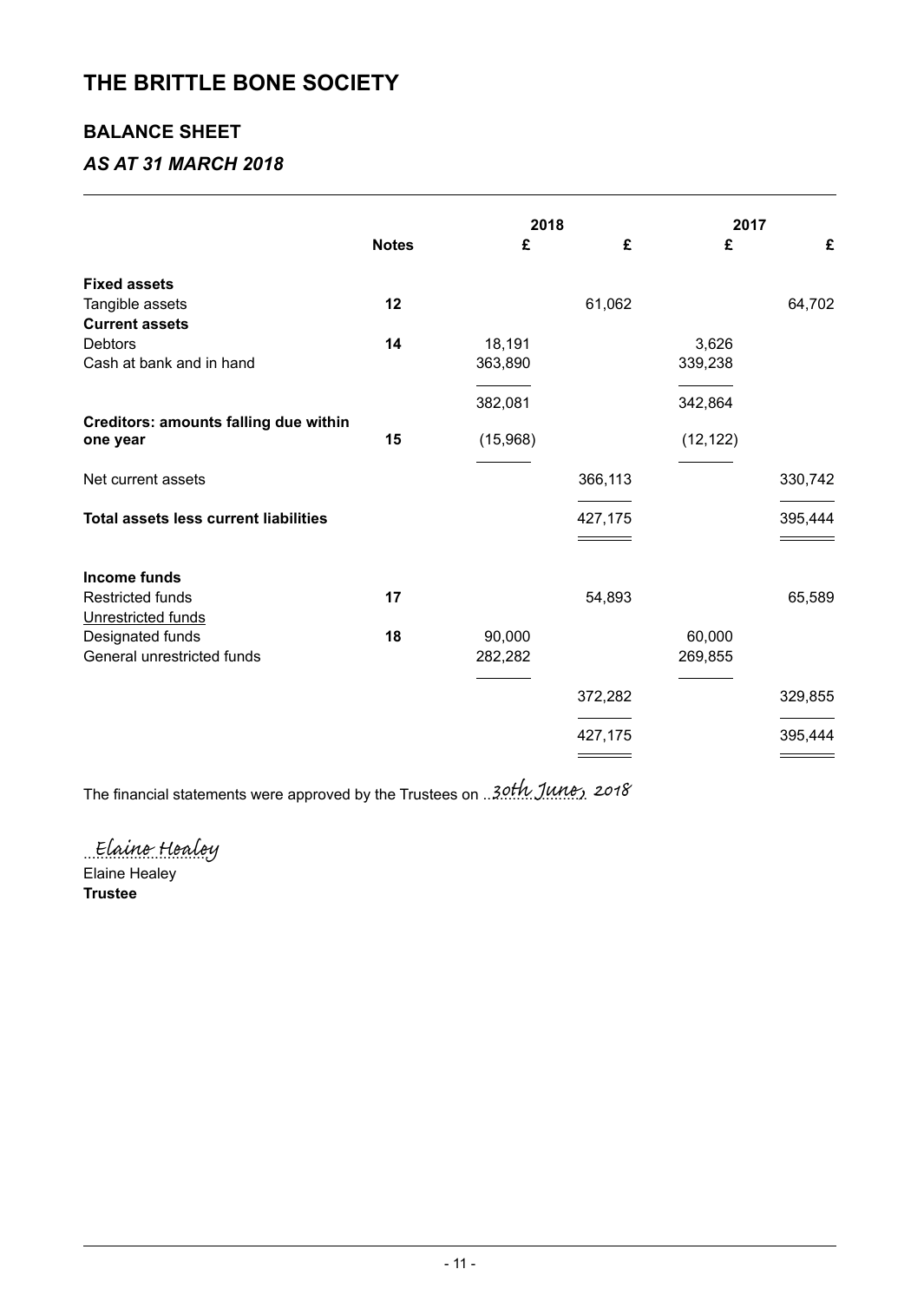# **NOTES TO THE FINANCIAL STATEMENTS** *FOR THE YEAR ENDED 31 MARCH 2018*

### **1 Accounting policies**

#### **Charity information**

The charity is registered charity in England, Wales and Scotland and is unincorporated. The address of the principal office is Grant Paterson House, 30 Guthrie Street, Dundee, DD1 5BS.

### **1.1 Accounting convention**

The financial statements have been prepared in accordance with the charity's [governing document], the Charities Act 2011, the Charities and Trustee Investment (Scotland) Act 2005, the Charities Accounts (Scotland) Regulations 2006 (as amended) and "Accounting and Reporting by Charities: Statement of Recommended Practice applicable to charities preparing their accounts in accordance with the Financial Reporting Standard applicable in the UK and Republic of Ireland (FRS 102)" (as amended for accounting periods commencing from 1 January 2016). The charity is a Public Benefit Entity as defined by FRS 102.

The charity has taken advantage of the provisions in the SORP for charities applying FRS 102 Update Bulletin 1 not to prepare a Statement of Cash Flows.

The financial statements have departed from the Charities (Accounts and Reports) Regulations 2008 only to the extent required to provide a true and fair view. This departure has involved following the Statement of Recommended Practice for charities applying FRS 102 rather than the version of the Statement of Recommended Practice which is referred to in the Regulations but which has since been withdrawn.

The financial statements are prepared in sterling, which is the functional currency of the charity. Monetary amounts in these financial statements are rounded to the nearest £.

The financial statements have been prepared under the historical cost convention, modified to include the revaluation of freehold properties and to include investment properties and certain financial instruments at fair value. The principal accounting policies adopted are set out below.

### **1.2 Going concern**

At the time of approving the financial statements, the Trustees have a reasonable expectation that the charity has adequate resources to continue in operational existence for the foreseeable future. Thus the Trustees continue to adopt the going concern basis of accounting in preparing the financial statements.

### **1.3 Charitable funds**

Unrestricted funds are available for use at the discretion of the Trustees in furtherance of their charitable objectives unless the funds have been designated for other purposes.

Designated funds are unrestricted funds earmarked by the trustees for particular future projects or commitments.

Restricted funds are subject to specific conditions by donors as to how they may be used. The purposes and uses of the restricted funds are set out in the notes to the accounts.

Where necessary a transfer is made from unrestricted funds to restricted funds to compensate fully at restricted funds which would otherwise be in deficit at the accounting date.

### **1.4 Incoming resources**

Income is recognised when the charity is legally entitled to it after any performance conditions have been met, the amounts can be measured reliably, and it is probable that income will be received.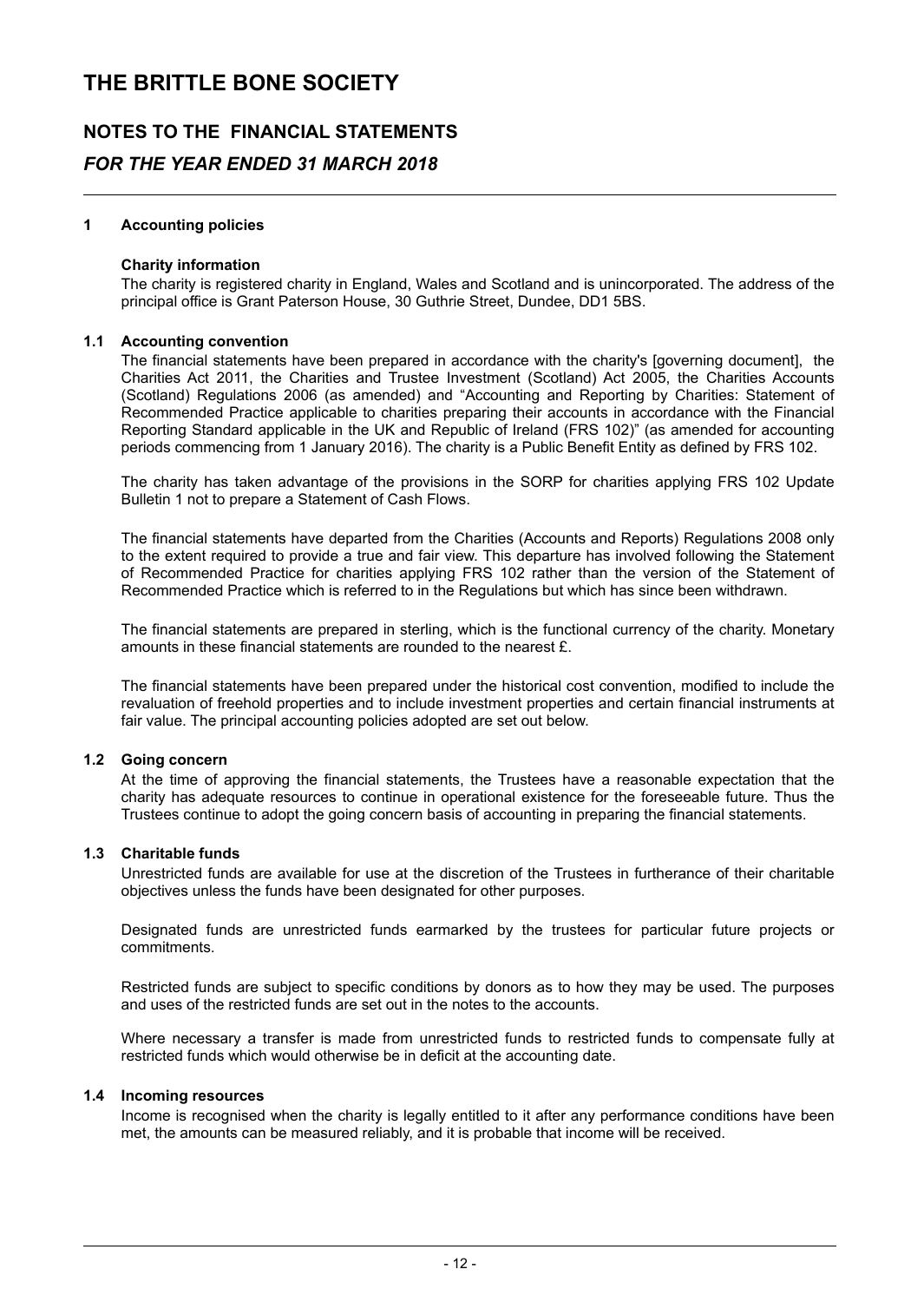# **NOTES TO THE FINANCIAL STATEMENTS (CONTINUED)** *FOR THE YEAR ENDED 31 MARCH 2018*

### **1 Accounting policies (Continued)**

Cash donations are recognised on receipt. Other donations are recognised once the charity has been notified of the donation, unless performance conditions require deferral of the amount. Income tax recoverable in relation to donations received under Gift Aid or deeds of covenant is recognised at the time of the donation.

Legacies are recognised on receipt or otherwise if the charity has been notified of an impending distribution, the amount is known, and receipt is expected. If the amount is not known, the legacy is treated as a contingent asset.

Donations and legacies received for general purposes of the Charity are included as unrestricted funds. Donations and legacies for activities restricted by the terms of the donation are taken to restricted funds where these wishes are legally binding on the Trustees.

Grants are credited in the year to which they relate. Deferred income represents amounts received for future periods and is released to incoming resources in the period for which it has been received.

Investment income and bank interest is included in the year in which it is receivable. Non-monetary gifts and donated services and facilities are not incorporated into these financial statements. When received these amounts are disclosed as a note in the accounts.

#### **1.5 Resources expended**

All expenditure is included on an accruals basis. The Charity is not registered for VAT and accordingly expenditure is shown gross of irrecoverable VAT. The allocation of expenditure follows the policies below:

Costs of generating voluntary income consist of the costs incurred in inducing others to make gifts to the Charity that are voluntary income.

Costs allocated to fundraising and trading are those costs incurred on non-charitable activities undertaken to generate funds for use by the Charity.

Costs of charitable activity comprise all the resources applied by the Charity in undertaking its work to meet its charitable objectives. Administration costs, which support the charitable activities, are allocated across the core activities to reflect the estimated staff time spent on each main area.

Governance costs are the costs associated with the governance arrangements of the Charity, which relate to the general running of the Charity as opposed to those costs associated with fundraising or charitable activities. They include the travel and subsistence costs of Trustees attending meetings.

All costs are allocated to expenditure categories reflecting the use of the resource. Direct costs attributable to a single activity are allocated directly to that activity. Shared costs are apportioned between activities they contribute to on a reasonable, justifiable and consistent basis.

### **1.6 Tangible fixed assets**

Tangible fixed assets are initially measured at cost and subsequently measured at cost or valuation, net of depreciation and any impairment losses.

Depreciation is recognised so as to write off the cost or valuation of assets less their residual values over their useful lives on the following bases:

| Freehold land and buildings | 2% Straight Line  |
|-----------------------------|-------------------|
| Fixtures and fittings       | 25% Straight Line |
| <b>Computer Software</b>    | 33% Straight Line |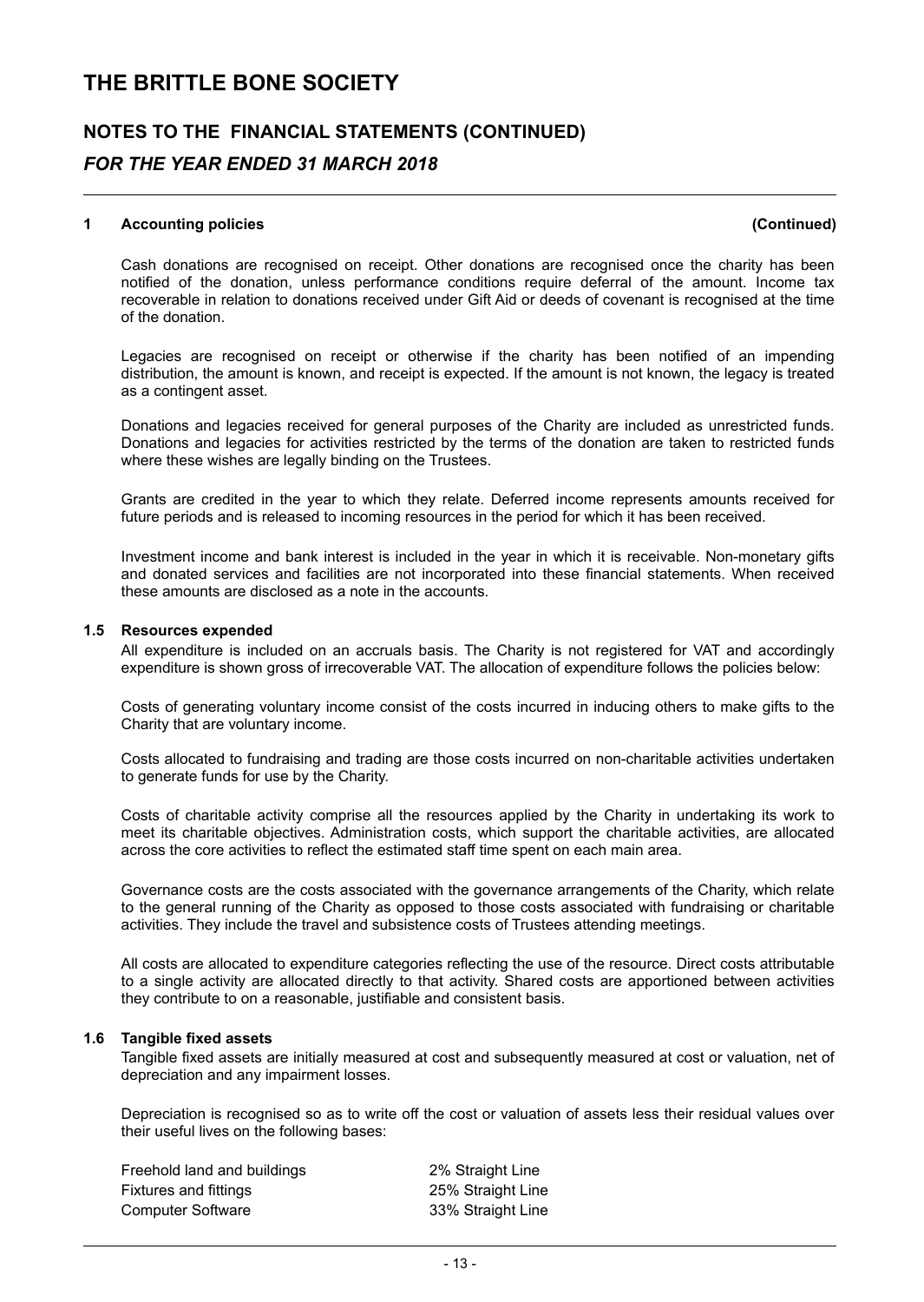### **NOTES TO THE FINANCIAL STATEMENTS (CONTINUED)** *FOR THE YEAR ENDED 31 MARCH 2018*

### **1 Accounting policies (Continued)**

The gain or loss arising on the disposal of an asset is determined as the difference between the sale proceeds and the carrying value of the asset, and is recognised in net income/(expenditure) for the year.

#### **1.7 Impairment of fixed assets**

At each reporting end date, the charity reviews the carrying amounts of its tangible assets to determine whether there is any indication that those assets have suffered an impairment loss. If any such indication exists, the recoverable amount of the asset is estimated in order to determine the extent of the impairment loss (if any).

Intangible assets with indefinite useful lives and intangible assets not yet available for use are tested for impairment annually, and whenever there is an indication that the asset may be impaired.

#### **1.8 Cash and cash equivalents**

Cash and cash equivalents include cash in hand, deposits held at call with banks, other short-term liquid investments with original maturities of three months or less, and bank overdrafts. Bank overdrafts are shown within borrowings in current liabilities.

#### **1.9 Financial instruments**

The charity has elected to apply the provisions of Section 11 'Basic Financial Instruments' and Section 12 'Other Financial Instruments Issues' of FRS 102 to all of its financial instruments.

Financial instruments are recognised in the charity's balance sheet when the charity becomes party to the contractual provisions of the instrument.

Financial assets and liabilities are offset, with the net amounts presented in the financial statements, when there is a legally enforceable right to set off the recognised amounts and there is an intention to settle on a net basis or to realise the asset and settle the liability simultaneously.

#### *Basic financial assets*

Basic financial assets, which include debtors and cash and bank balances, are initially measured at transaction price including transaction costs and are subsequently carried at amortised cost using the effective interest method unless the arrangement constitutes a financing transaction, where the transaction is measured at the present value of the future receipts discounted at a market rate of interest. Financial assets classified as receivable within one year are not amortised.

#### *Basic financial liabilities*

Basic financial liabilities, including creditors and bank loans are initially recognised at transaction price unless the arrangement constitutes a financing transaction, where the debt instrument is measured at the present value of the future payments discounted at a market rate of interest. Financial liabilities classified as payable within one year are not amortised.

Debt instruments are subsequently carried at amortised cost, using the effective interest rate method.

Trade creditors are obligations to pay for goods or services that have been acquired in the ordinary course of operations from suppliers. Amounts payable are classified as current liabilities if payment is due within one year or less. If not, they are presented as non-current liabilities. Trade creditors are recognised initially at transaction price and subsequently measured at amortised cost using the effective interest method.

#### *Derecognition of financial liabilities*

Financial liabilities are derecognised when the charity's contractual obligations expire or are discharged or cancelled.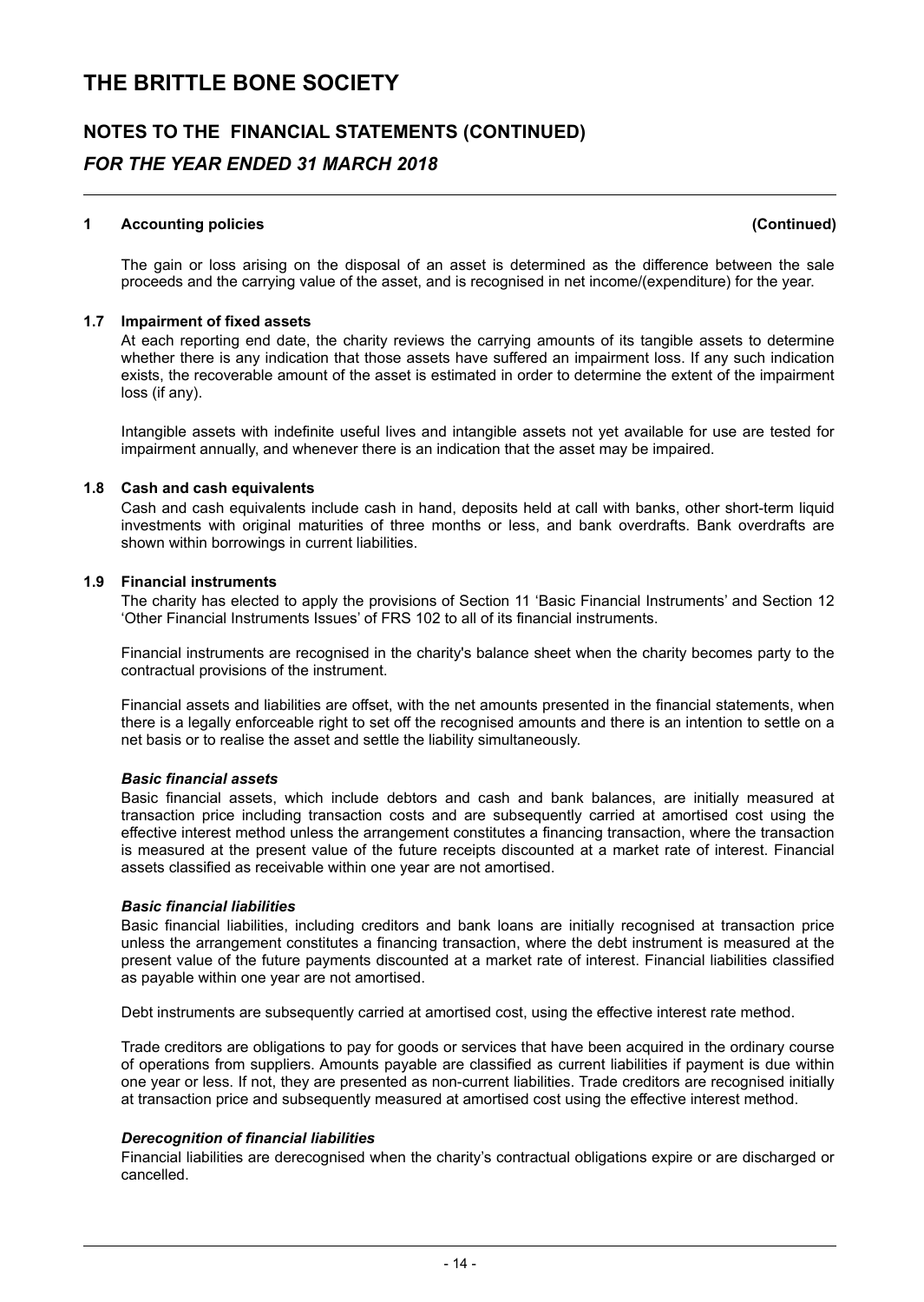### **NOTES TO THE FINANCIAL STATEMENTS (CONTINUED)**

### *FOR THE YEAR ENDED 31 MARCH 2018*

### **1 Accounting policies (Continued)**

### **1.10 Employee benefits**

The cost of any unused holiday entitlement is recognised in the period in which the employee's services are received.

Termination benefits are recognised immediately as an expense when the charity is demonstrably committed to terminate the employment of an employee or to provide termination benefits.

### **1.11 Retirement benefits**

Payments to defined contribution retirement benefit schemes are charged as an expense as they fall due.

### **2 Critical accounting estimates and judgements**

In the application of the charity's accounting policies, the Trustees are required to make judgements, estimates and assumptions about the carrying amount of assets and liabilities that are not readily apparent from other sources. The estimates and associated assumptions are based on historical experience and other factors that are considered to be relevant. Actual results may differ from these estimates.

The estimates and underlying assumptions are reviewed on an ongoing basis. Revisions to accounting estimates are recognised in the period in which the estimate is revised where the revision affects only that period, or in the period of the revision and future periods where the revision affects both current and future periods.

### **3 Donations and legacies**

|                                  | <b>Unrestricted</b><br>funds | <b>Restricted</b><br>funds | <b>Total</b><br>2018 | <b>Total</b><br>2017 |
|----------------------------------|------------------------------|----------------------------|----------------------|----------------------|
|                                  | £                            | £                          | £                    | £                    |
| Donations and gifts              | 89,657                       | 102,208                    | 191,865              | 161,456              |
| Legacies receivable              | 82,050                       |                            | 82,050               |                      |
| Grants receivable                |                              |                            |                      | 15,000               |
| Subscriptions                    | 8,744                        |                            | 8,744                | 7,774                |
|                                  | 180,451                      | 102,208                    | 282,659              | 184,230              |
| For the year ended 31 March 2017 | 99,395                       | 84,835                     |                      | 184,230              |
| <b>Donations and gifts</b>       |                              |                            |                      |                      |
| Alexion Pharma UK Limited        |                              | 10,000                     | 10,000               | 20,000               |
| Mereo BioPharma                  |                              | 15,000                     | 15,000               | 15,000               |
| Kyowa Kirin Ltd                  |                              |                            |                      | 10,000               |
| Other                            | 89,657                       | 77,208                     | 166,865              | 116,456              |
|                                  | 89,657                       | 102,208                    | 191,865              | 161,456              |
|                                  |                              |                            |                      |                      |

All donations received from the Pharmaceutical and Healthcare Industry are shown separately above. All donations received are in line with the charities policy on donations from the Pharmaceutical and Healthcare Industry which can be found on the Brittle Bone Society website.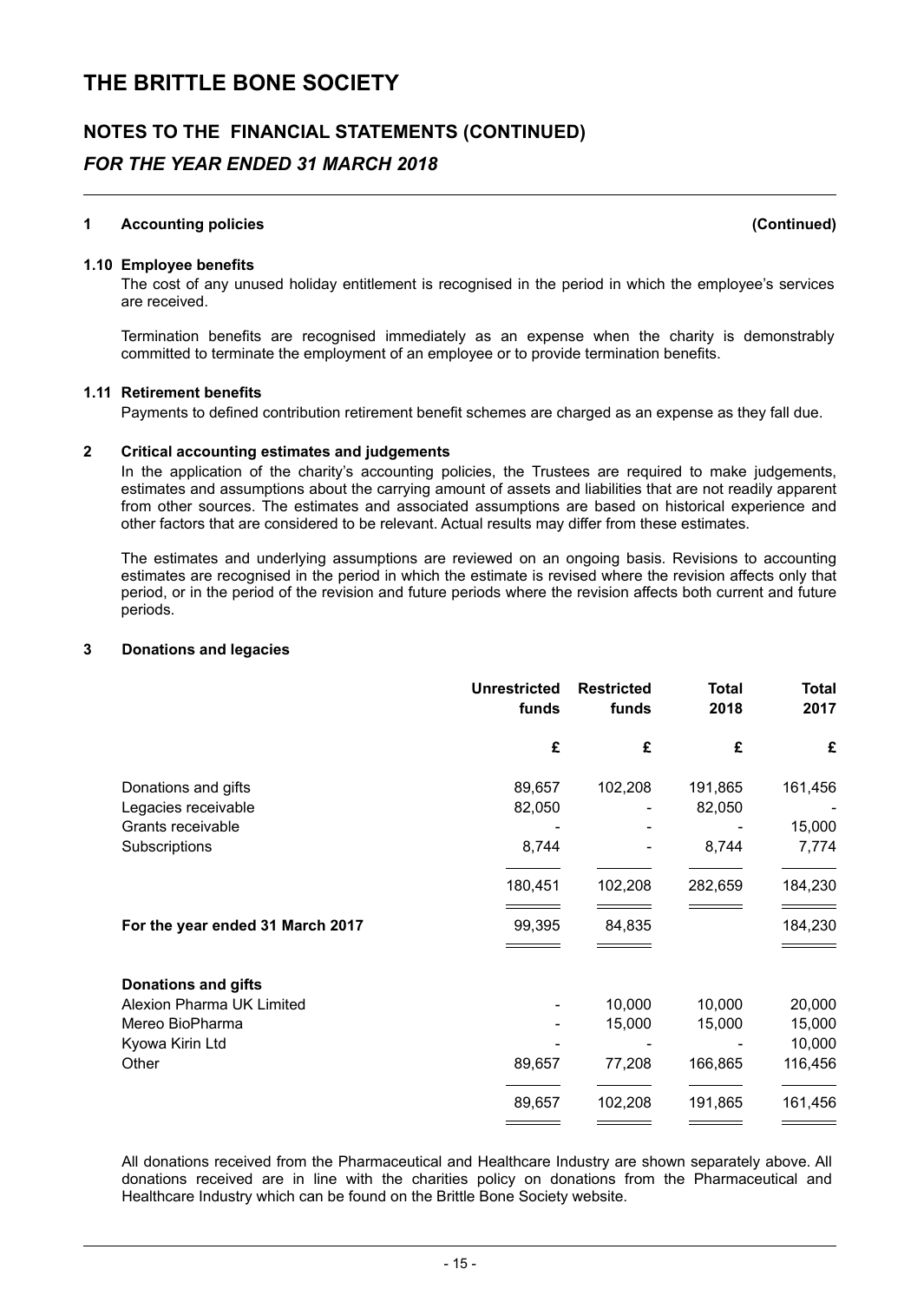# **NOTES TO THE FINANCIAL STATEMENTS (CONTINUED)** *FOR THE YEAR ENDED 31 MARCH 2018*

### **4 Other trading activities**

|   |                                     | <b>Unrestricted</b><br>funds<br>general | <b>Restricted</b><br>funds | <b>Total</b><br>2018 | <b>Total</b><br>2017 |
|---|-------------------------------------|-----------------------------------------|----------------------------|----------------------|----------------------|
|   |                                     | £                                       | £                          | £                    | £                    |
|   | Fundraising events                  | 64,535                                  | 11,720                     | 76,255               | 55,135               |
|   | For the year ended 31               |                                         | $\equiv$                   |                      |                      |
|   | March 2017                          | 43,668                                  | 11,467<br>_____            |                      | 55,135               |
| 5 | <b>Investments</b>                  |                                         |                            |                      |                      |
|   |                                     |                                         |                            | 2018                 | 2017                 |
|   |                                     |                                         |                            | £                    | £                    |
|   | Interest receivable                 |                                         |                            | 202<br>$\equiv$      | 466                  |
| 6 | <b>Raising funds</b>                |                                         |                            |                      |                      |
|   |                                     |                                         |                            | 2018                 | 2017                 |
|   |                                     |                                         |                            | £                    | £                    |
|   | <b>Fundraising and publicity</b>    |                                         |                            |                      |                      |
|   | Direct staff costs                  |                                         |                            | 33,581               | 29,883               |
|   | Direct fundraising costs            |                                         |                            | 1,873                | 9,194                |
|   | Share of support costs (see note 8) |                                         |                            | 15,980               | 15,867               |
|   | Fundraising and publicity           |                                         |                            | 51,434               | 54,944               |
|   |                                     |                                         |                            | 51,434               | 54,944               |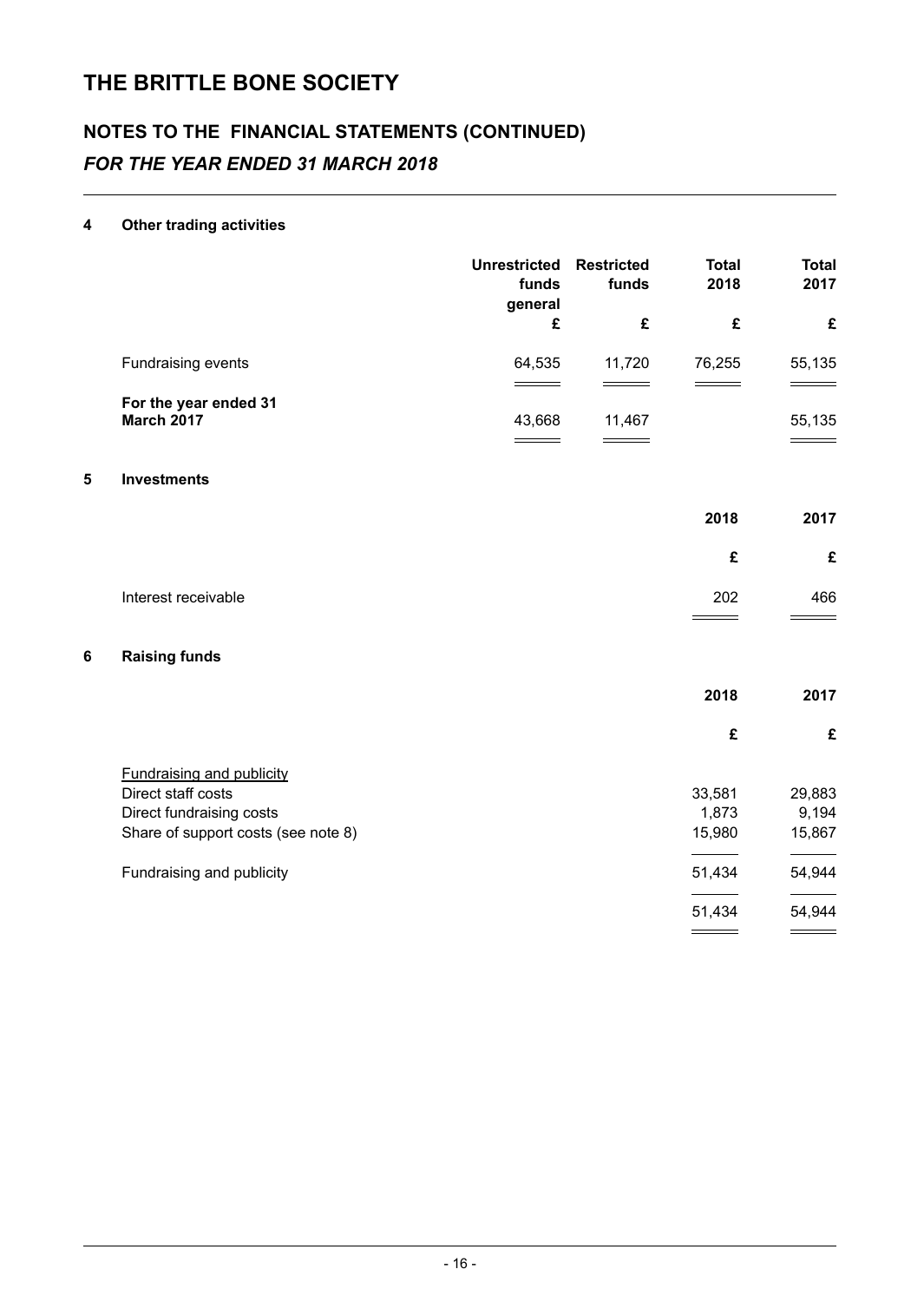# **NOTES TO THE FINANCIAL STATEMENTS (CONTINUED)** *FOR THE YEAR ENDED 31 MARCH 2018*

### **7 Charitable activities**

|                                        | 2018    | 2017    |
|----------------------------------------|---------|---------|
|                                        | £       | £       |
| Direct staff costs                     | 87,311  | 77,695  |
| Conference expenses                    | 29,208  | 34,689  |
| Staff travel                           | 6,295   | 11,486  |
| Wheelchair purchases and repairs       | 59,958  | 22,804  |
| Welfare and equipment                  | 16,786  | 25,987  |
| <b>Newsletters</b>                     | 4,509   | 4,023   |
| Subscriptions                          | 1,763   | 1,120   |
| Support Group costs                    | 4,023   | 8,334   |
| Research costs                         | 19,880  |         |
| <b>History Bones Exhibition</b>        | 1,736   |         |
|                                        | 231,469 | 186,138 |
| Share of support costs (see note 8)    | 37,285  | 37,023  |
| Share of governance costs (see note 8) | 7,363   | 7,719   |
|                                        | 276,117 | 230,880 |
|                                        |         |         |
| Analysis by fund                       |         |         |
| Unrestricted funds - general           | 120,543 |         |
| Unrestricted funds - designated        | 9,580   |         |
| <b>Restricted funds</b>                | 145,994 |         |
|                                        | 276,117 |         |
|                                        |         |         |
| For the year ended 31 March 2017       |         |         |
| Unrestricted funds - general           |         | 115,122 |
| <b>Restricted funds</b>                |         | 115,758 |
|                                        |         | 230,880 |
|                                        |         |         |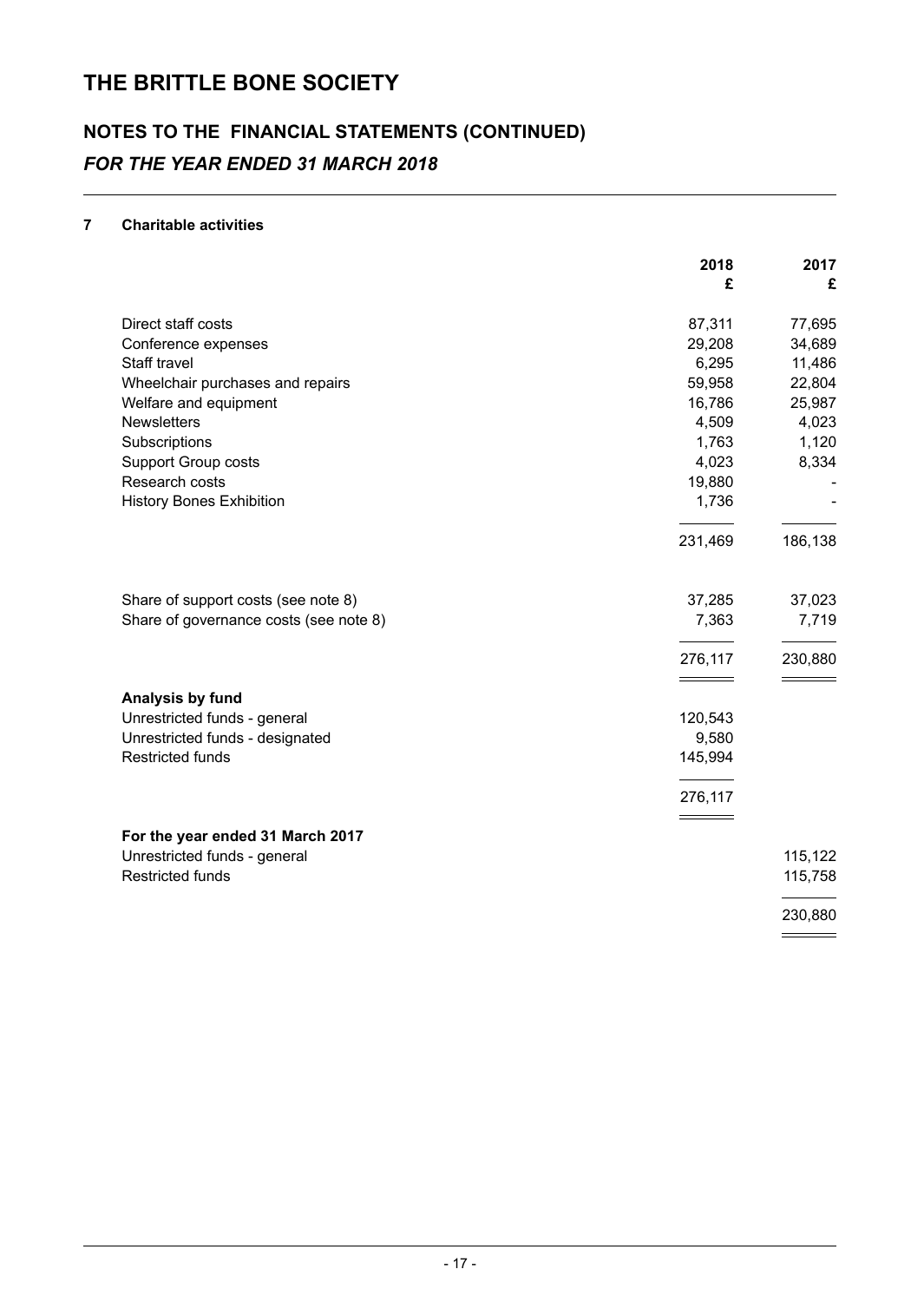# **NOTES TO THE FINANCIAL STATEMENTS (CONTINUED)** *FOR THE YEAR ENDED 31 MARCH 2018*

| 8 | <b>Support costs</b>      |                                    |       |        |        |                          |
|---|---------------------------|------------------------------------|-------|--------|--------|--------------------------|
|   |                           | <b>Support Governance</b><br>costs | costs | 2018   |        | 2017 Basis of allocation |
|   |                           | £                                  | £     | £      | £      |                          |
|   | Staff costs               | 13,432                             | -     | 13,432 |        | 11,953 % allocation      |
|   | Depreciation              | 3,640                              |       | 3,640  |        | 3,642 % allocation       |
|   | Sundry office costs       | 4,198                              |       | 4,198  |        | 5,743 % allocation       |
|   | Rates & water             | 1,455                              |       | 1,455  |        | 1,564 % allocation       |
|   | Light & heat              | 3,710                              |       | 3,710  |        | 4,164 % allocation       |
|   | Repairs & maintenance     | 4,625                              |       | 4,625  |        | 2,331 % allocation       |
|   | Insurance                 | 2,676                              |       | 2,676  |        | 1,459 % allocation       |
|   | Legal & professional fees | 4,816                              |       | 4,816  | 4,081  | % allocation             |
|   | Telephone                 | 2,187                              |       | 2,187  |        | 2,487 % allocation       |
|   | Postage & stationery      | 3,059                              |       | 3,059  |        | 7,142 % allocation       |
|   | Computer expenses         | 6,275                              |       | 6,275  |        | 5,444 % allocation       |
|   | Website expenses          | 3,192                              |       | 3,192  |        | 2,880 % allocation       |
|   | Audit fees                |                                    | 4,920 | 4,920  | 4,608  | Governance               |
|   | Cost of trustee meetings  |                                    | 2,443 | 2,443  | 3,111  | Governance               |
|   |                           | 53,265                             | 7,363 | 60,628 | 60,609 |                          |
|   | Analysed between          |                                    |       |        |        |                          |
|   | Fundraising               | 15,980                             |       | 15,980 | 15,867 |                          |
|   | Charitable activities     | 37,285                             | 7,363 | 44,648 | 44,742 |                          |
|   |                           | 53,265                             | 7,363 | 60,628 | 60,609 |                          |
|   |                           |                                    |       |        |        |                          |

Governance costs includes payments to the auditors of £4,920 (2017- £4,608) for audit fees.

### **9 Trustees**

None of the Trustees (or any persons connected with them) received any remuneration or benefits from the charity during the year.

During the year 5 (2017:6) trustees received a total of £1,957 (2017: £2,759) of expenses relating to travel and accommodation costs for attendance at Trustees meetings and other matters in support of the charity.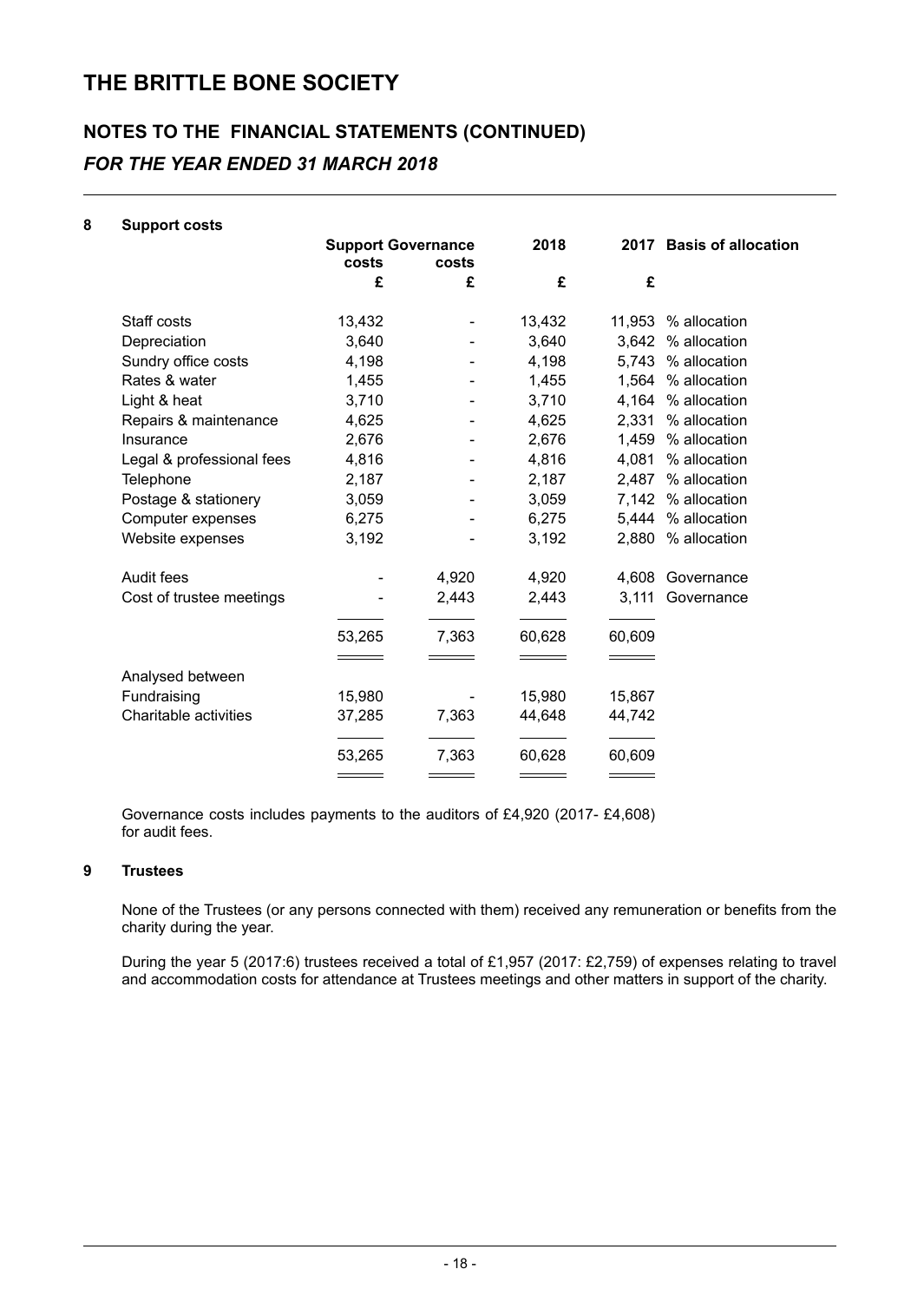# **NOTES TO THE FINANCIAL STATEMENTS (CONTINUED)** *FOR THE YEAR ENDED 31 MARCH 2018*

### **10 Employees**

### **Number of employees**

The average monthly number employees during the year was:

|                             | 2018<br><b>Number</b> | 2017<br><b>Number</b> |
|-----------------------------|-----------------------|-----------------------|
| Charitable activities staff | 2                     | $\overline{2}$        |
| Administrative staff        |                       |                       |
| Management staff            |                       | 1                     |
|                             | 4                     | 4                     |
|                             |                       |                       |
| <b>Employment costs</b>     | 2018                  | 2017                  |
|                             | £                     | £                     |
| Wages and salaries          | 124,573               | 112,066               |
| Social security costs       | 8,876                 | 7,465                 |
| Other pension costs         | 875                   |                       |
|                             | 134,324               | 119,531               |
|                             |                       |                       |

There were no employees whose annual remuneration was £60,000 or more.

### **11 Other gains or losses**

| _                      | 2018  | 2017  |
|------------------------|-------|-------|
|                        |       | £     |
| Foreign exchange gains | (166) | (344) |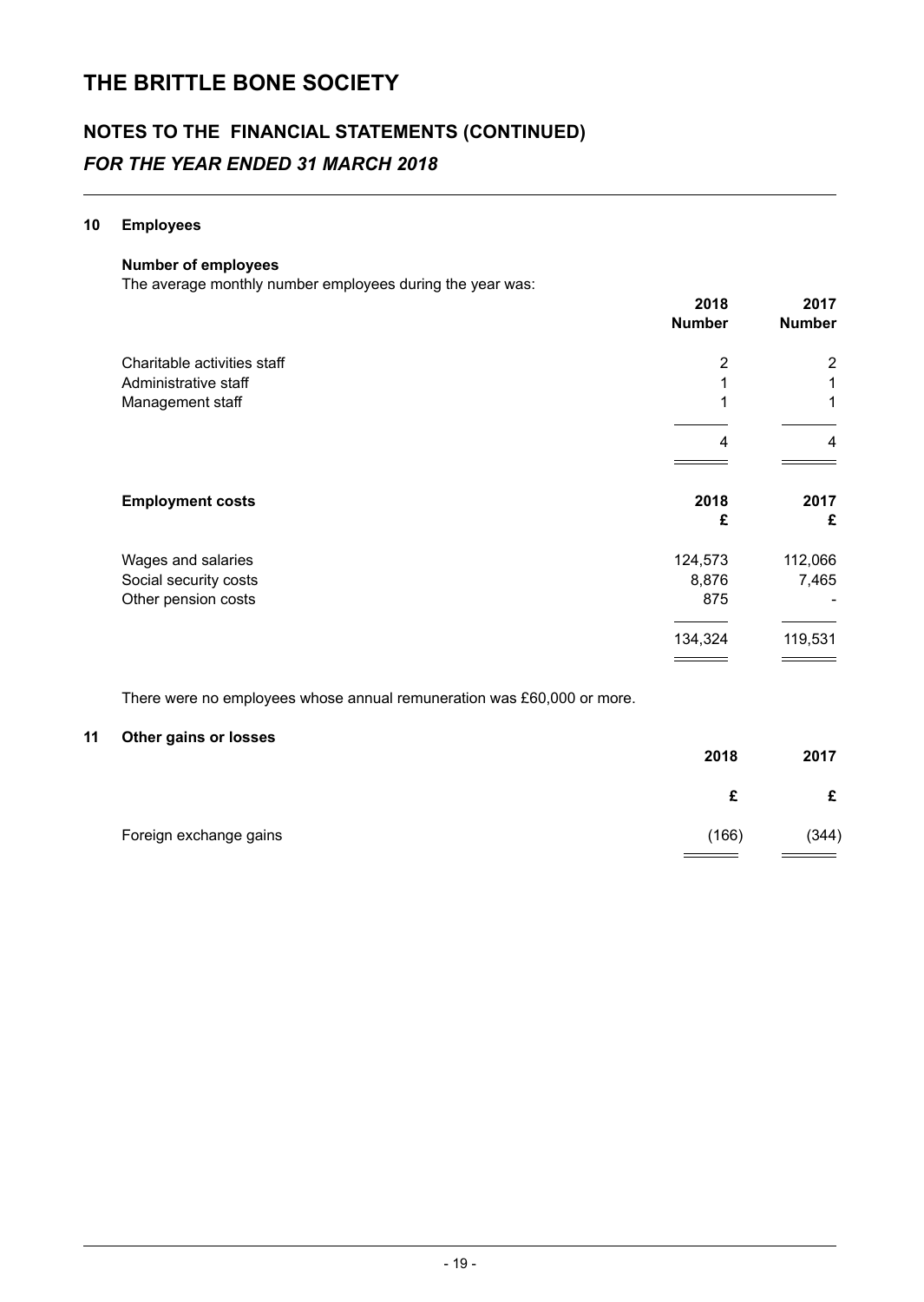# **NOTES TO THE FINANCIAL STATEMENTS (CONTINUED)** *FOR THE YEAR ENDED 31 MARCH 2018*

### **12 Tangible fixed assets**

|    |                                                                               | <b>Freehold land</b><br>and buildings | <b>Fixtures and</b><br>fittings | Computer<br><b>Software</b> | <b>Total</b> |
|----|-------------------------------------------------------------------------------|---------------------------------------|---------------------------------|-----------------------------|--------------|
|    | Cost                                                                          | £                                     | £                               | £                           | £            |
|    | At 1 April 2017                                                               | 94,595                                | 69,906                          | 30,658                      | 195,159      |
|    | At 31 March 2018                                                              | 94,595                                | 69,906                          | 30,658                      | 195,159      |
|    | <b>Depreciation and impairment</b>                                            |                                       |                                 |                             |              |
|    | At 1 April 2017                                                               | 33,389                                | 66,410                          | 30,658                      | 130,457      |
|    | Depreciation charged in the year                                              | 1,892                                 | 1,748                           |                             | 3,640        |
|    | At 31 March 2018                                                              | 35,281                                | 68,158                          | 30,658                      | 134,097      |
|    | <b>Carrying amount</b>                                                        |                                       |                                 |                             |              |
|    | At 31 March 2018                                                              | 59,314                                | 1,748                           |                             | 61,062       |
|    | At 31 March 2017                                                              | 61,206                                | 3,496                           |                             | 64,702       |
| 13 | <b>Financial instruments</b>                                                  |                                       |                                 | 2018                        | 2017         |
|    | <b>Carrying amount of financial assets</b>                                    |                                       |                                 | £                           | £            |
|    | Debt instruments measured at amortised cost                                   |                                       |                                 | 15,439                      |              |
|    | <b>Carrying amount of financial liabilities</b><br>Measured at amortised cost |                                       |                                 | 11,010                      | 10,832       |
|    |                                                                               |                                       |                                 |                             |              |
| 14 | <b>Debtors</b>                                                                |                                       |                                 |                             |              |
|    | Amounts falling due within one year:                                          |                                       |                                 | 2018<br>£                   | 2017<br>£    |
|    | Other debtors                                                                 |                                       |                                 | 15,439                      |              |
|    | Prepayments and accrued income                                                |                                       |                                 | 2,752                       | 3,626        |
|    |                                                                               |                                       |                                 | 18,191                      | 3,626        |
| 15 | Creditors: amounts falling due within one year                                |                                       |                                 |                             |              |
|    |                                                                               |                                       |                                 | 2018                        | 2017         |
|    |                                                                               |                                       |                                 | £                           | £            |
|    | Other taxation and social security                                            |                                       |                                 | 4,958                       | 1,290        |
|    | Trade creditors                                                               |                                       |                                 | 1,493                       | 2,547        |
|    | Other creditors                                                               |                                       |                                 | 9,517                       | 8,285        |
|    |                                                                               |                                       |                                 | 15,968                      | 12,122       |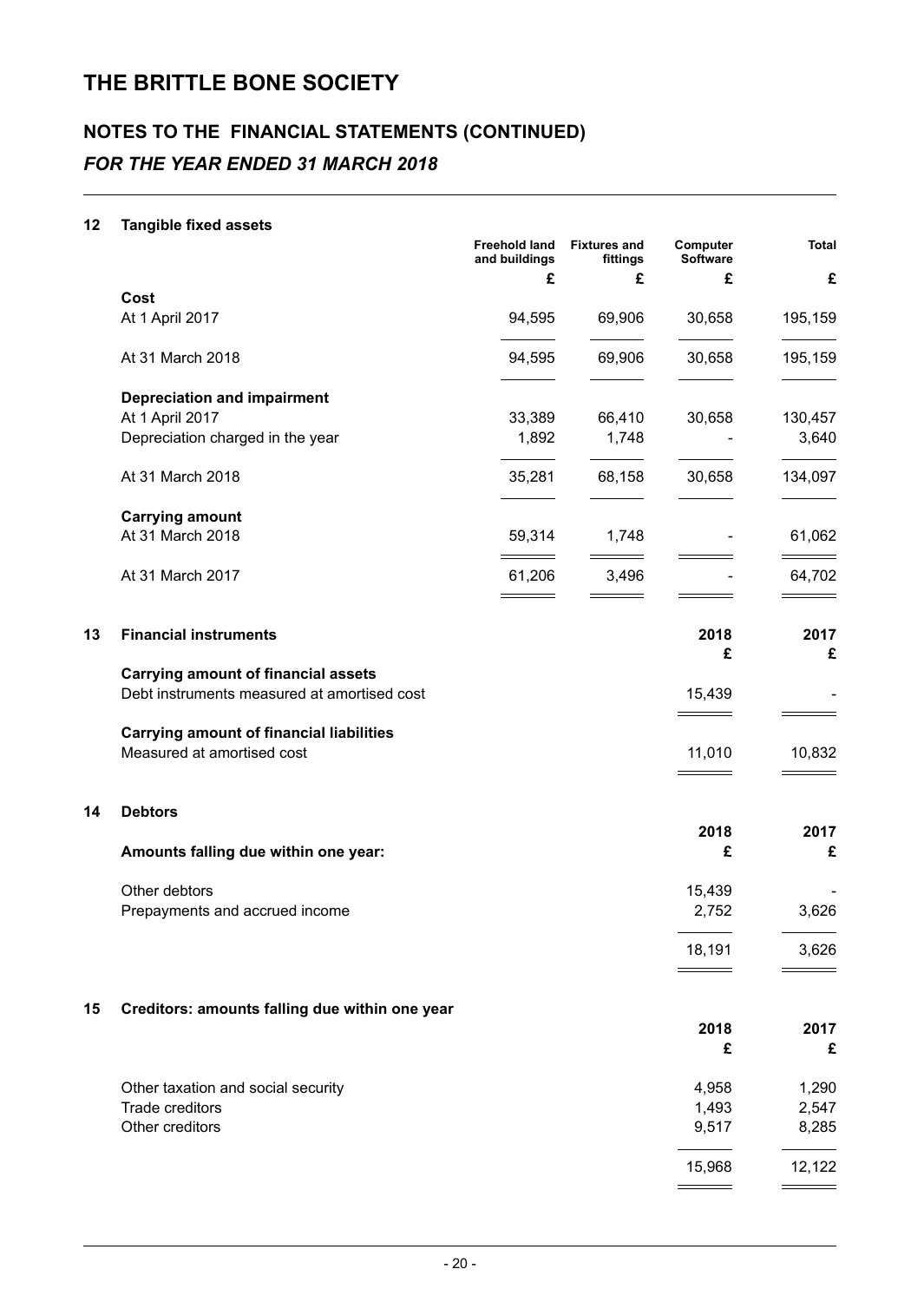# **NOTES TO THE FINANCIAL STATEMENTS (CONTINUED)**

### *FOR THE YEAR ENDED 31 MARCH 2018*

### **16 Retirement benefit schemes**

### **Defined contribution schemes**

The charity operates a defined contribution pension scheme for all qualifying employees. The assets of the scheme are held separately from those of the charity in an independently administered fund.

The charge to profit or loss in respect of defined contribution schemes was £875 (2017 - £-).

### **17 Restricted funds**

The income funds of the charity include restricted funds comprising the following unexpended balances of donations and grants held on trust for specific purposes:

|                    | <b>Movement in funds</b>                 |                              |                              |        |                                                     |
|--------------------|------------------------------------------|------------------------------|------------------------------|--------|-----------------------------------------------------|
|                    | <b>Balance at 1</b><br><b>April 2017</b> | <b>Incoming</b><br>resources | <b>Resources</b><br>expended |        | <b>Transfers Balance at 31</b><br><b>March 2018</b> |
|                    | £                                        | £                            | £                            | £      | £                                                   |
| Restricted funds   | 30,179                                   | 31,315                       | (56,628)                     | 11,909 | 16,775                                              |
| <b>Individuals</b> | 33,704                                   | 45,893                       | (60, 158)                    | 6,967  | 26,406                                              |
| Conference         | 1.706                                    | 36.720                       | (29, 208)                    | 2.494  | 11,712                                              |
|                    | 65,589                                   | 113,928                      | (145, 994)                   | 21,370 | 54,893                                              |
|                    |                                          |                              |                              |        |                                                     |

(a) Restricted Funds are made up of several Funds that have been set aside for a specific purpose, for example, for wheelchair purchases or welfare purposes. There are also Funds that have been restricted to be spent in specific areas.

(b) Individuals are made up of many Funds that are only available to be spent on specific individuals.

(c) Conference is only available to be spent on the Annual Conference the charity holds.

Where the expenditure on a fund to date exceeds the income received as of the year end for a restricted fund, provision has been made to transfer the required amount to general reserves.

In addition, the society is currently reviewing its restricted funds and a number of smaller funds, where the initial conditions have been fully met, with the donor's permission, have been transferred into unrestricted funds.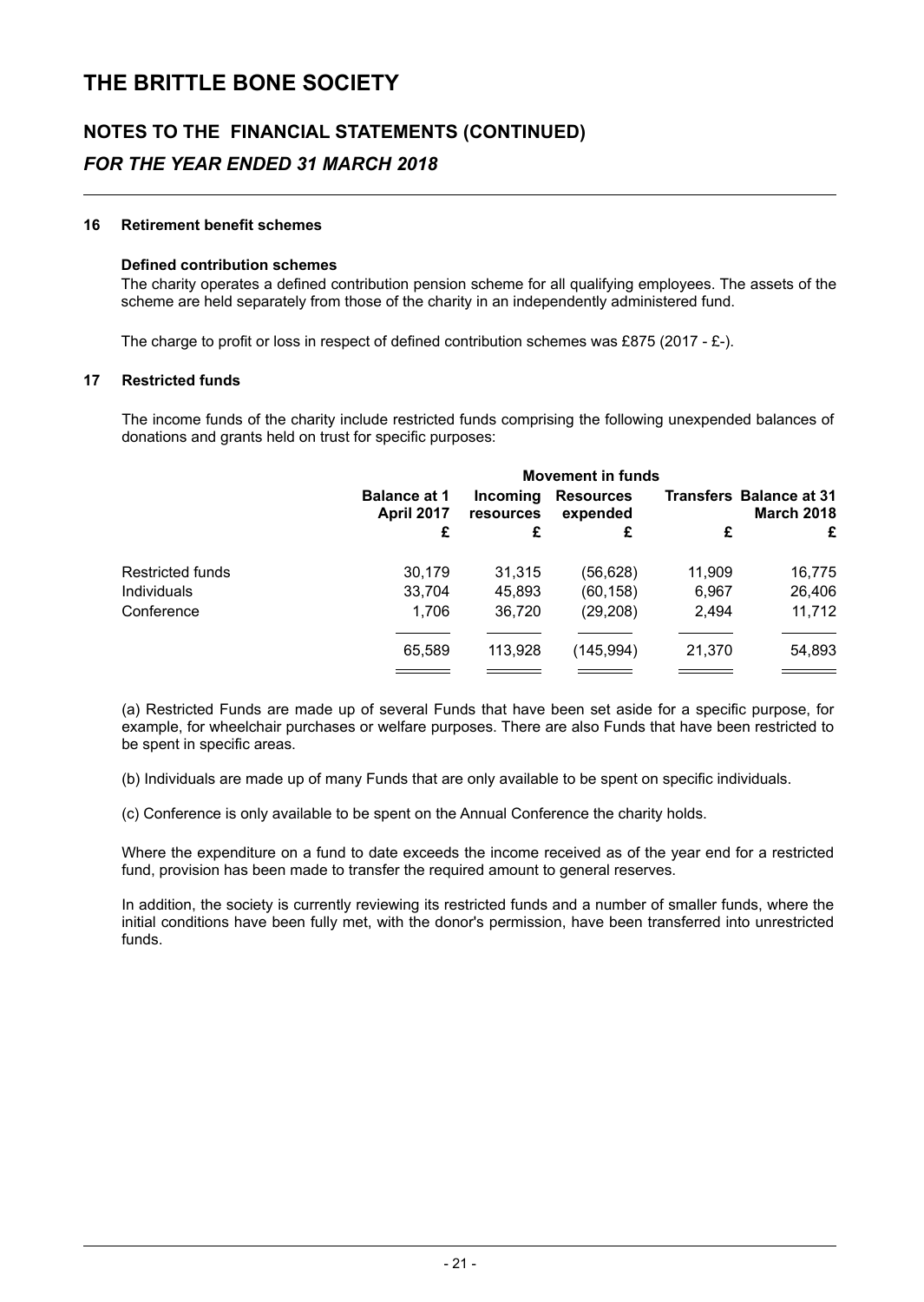# **NOTES TO THE FINANCIAL STATEMENTS (CONTINUED)** *FOR THE YEAR ENDED 31 MARCH 2018*

### **18 Designated funds**

The income funds of the charity include the following designated funds which have been set aside out of unrestricted funds by the trustees for specific purposes:

|                 | <b>Movement in funds</b>                 |                              |                              |           |                                           |
|-----------------|------------------------------------------|------------------------------|------------------------------|-----------|-------------------------------------------|
|                 | <b>Balance at 1</b><br><b>April 2017</b> | <b>Incoming</b><br>resources | <b>Resources</b><br>expended | Transfers | <b>Balance at 31</b><br><b>March 2018</b> |
|                 |                                          | £                            | £                            | £         | £                                         |
| Wheelchair fund | 30,000                                   |                              | -                            |           | 30,000                                    |
| Research fund   | 30,000                                   |                              | (9,580)                      | 39,580    | 60,000                                    |
|                 | 60,000                                   | -                            | (9,580)                      | 39,580    | 90,000                                    |
|                 |                                          |                              |                              |           |                                           |

(a) The Wheelchair fund is a designated fund, established in 2016 after a large legacy was received. The Trustees have decided to make these funds available to help with the purchase of wheelchairs.

(b) The Research fund is a designated fund, established in 2016 after a large legacy was received. The Trustees have decided to make these funds available to help become more acutely involved in and part of relevant research.

#### **19 Analysis of net assets between funds**

|                                                       | <b>Unrestricted</b><br>funds | <b>Designated</b><br>funds | <b>Restricted</b><br>funds | <b>Total</b> |
|-------------------------------------------------------|------------------------------|----------------------------|----------------------------|--------------|
|                                                       | £                            | £                          | £                          | £            |
| Fund balances at 31 March 2018 are<br>represented by: |                              |                            |                            |              |
| Tangible assets                                       | 61,062                       | -                          |                            | 61,062       |
| Current assets/(liabilities)                          | 221,220                      | 90,000                     | 54.893                     | 366,113      |
|                                                       | 282.282                      | 90,000                     | 54.893                     | 427,175      |

### **20 Related party transactions**

### **Remuneration of key management personnel**

The remuneration of key management personnel is as follows.

|                        | 2018    | 2017<br>£ |
|------------------------|---------|-----------|
| Aggregate compensation | 134,324 | 119,530   |

In the current year there were no related party transactions.

In 2017 £1,560 was paid to Jones Day solicitors for costs relating to the Scientific Symposium that they hosted. Trustee, Mr J Phillips is a partner of Jones Day and all goods were recharged at the cost incurred to Jones Day.